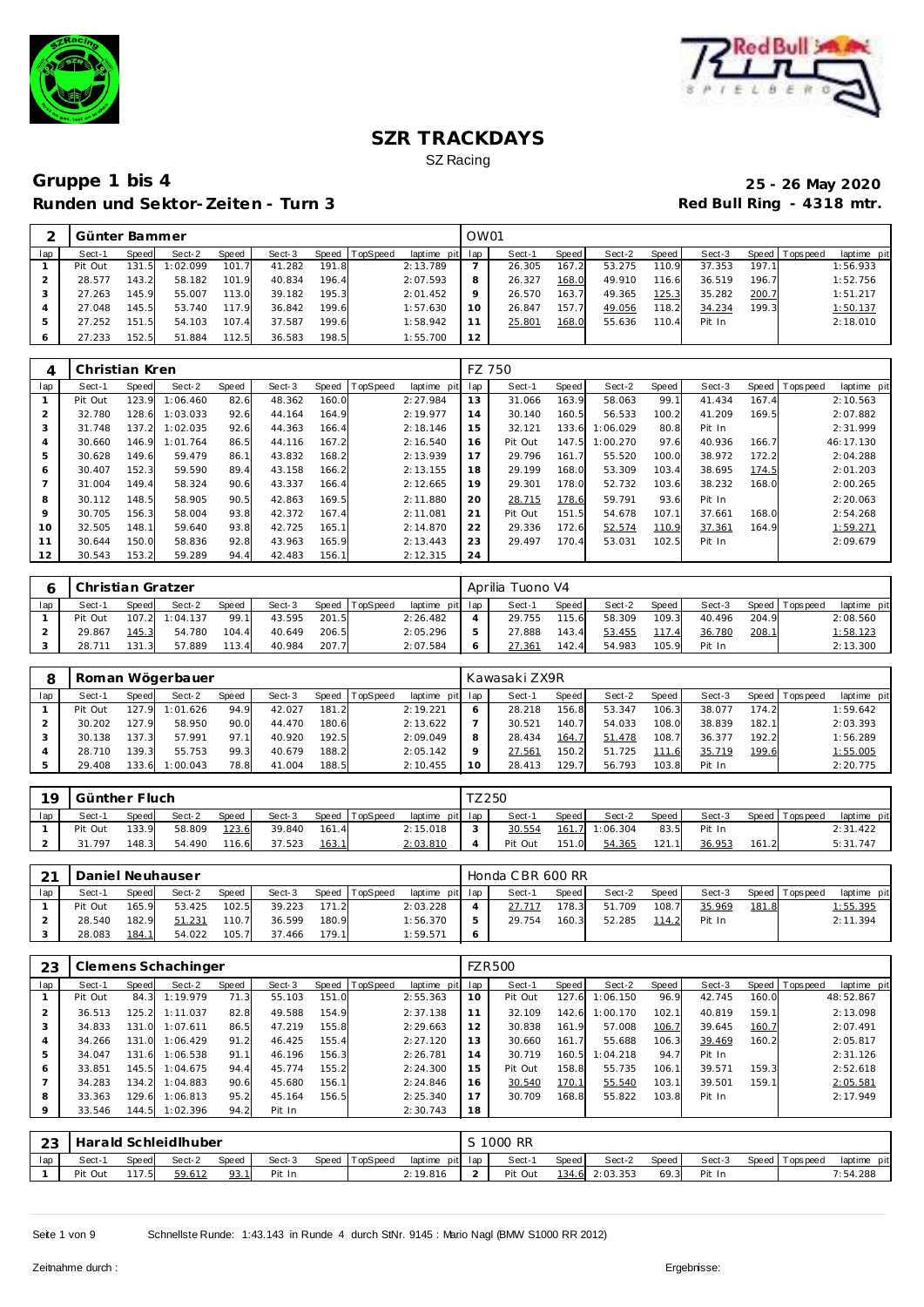



| $\sim$ $\rightarrow$ | Karl Schmidinger |       |                |       |        |       |                |                 | Honda C BR 500 BJ 1990 |       |        |       |        |                |             |
|----------------------|------------------|-------|----------------|-------|--------|-------|----------------|-----------------|------------------------|-------|--------|-------|--------|----------------|-------------|
| lap                  | Sect-1           | Speed | Sect-2         | Speed | Sect-3 |       | Speed TopSpeed | laptime pit lap | Sect-                  | Speed | Sect-2 | Speed | Sect-3 | Speed Topspeed | laptime pit |
|                      | Pit Out          |       | 107.4 1:03.193 | 101.5 | 43.430 | 162.4 |                | 2:29.014        |                        | 132.6 | 59.572 | 97.6  | Pit In |                | 2:27.275    |

| 34  | Wolfgang Demel |       |          |       |        |       |          |                 |         | Suzuki GSX-R 1000 |       |        |       |        |       |                 |             |
|-----|----------------|-------|----------|-------|--------|-------|----------|-----------------|---------|-------------------|-------|--------|-------|--------|-------|-----------------|-------------|
| lap | Sect-1         | Speed | Sect-2   | Speed | Sect-3 | Speed | TopSpeed | laptime pit lap |         | Sect-1            | Speed | Sect-2 | Speed | Sect-3 |       | Speed Tops peed | laptime pit |
|     | Pit Out        | 135.  | 1:01.692 | 100.9 | 41.707 | 206.9 |          | 2:22.176        |         | 26.618            | 163.9 | 53.543 | 96.8  | 37.256 | 209.7 |                 | 1:57.417    |
|     | 28.596         | 144.9 | 55.403   | 106.7 | 38.977 | 212.2 |          | 2:02.976        |         | 26.521            | 168.0 | 52.254 | 97.6  | Pit In |       |                 | 2:08.378    |
|     | 28.200         | 151.2 | 54.714   | 101.9 | 38.319 | 211.4 |          | 2:01.233        | $\circ$ | Pit Out           | 136.5 | 55.001 | 106.1 | 38.377 | 213.0 |                 | 37:18.715   |
| 4   | 27.581         | 161.7 | 53.537   | 98.0  | 38.086 | 212.2 |          | 1:59.204        | 10      | 25.703            | 165.2 | 52.068 | 115.4 | 35.943 | 211.8 |                 | 1:53.714    |
| 5   | 27.402         | 158.6 | 52.756   | 104.4 | 36.978 | 211.8 |          | 1:57.136        |         | 26.603            | 160.5 | 51.379 | 111.1 | 35.067 | 216.0 |                 | 1:53.049    |
|     | 27.739         | 160.3 | 52.870   | 101.7 | 37.107 | 212.2 |          | 1:57.716        |         | 26.008            | 169.3 | 50.729 | 112.3 | Pit In |       |                 | 2:10.017    |

| 35  |         |       | Felix Steinwendtner |       |        |       |                |                 |                | Suzuki GSX-R 750 2009 |       |        |       |        |                |             |
|-----|---------|-------|---------------------|-------|--------|-------|----------------|-----------------|----------------|-----------------------|-------|--------|-------|--------|----------------|-------------|
| lap | Sect-1  | Speed | Sect-2              | Speed | Sect-3 |       | Speed TopSpeed | laptime pit lap |                | Sect-1                | Speed | Sect-2 | Speed | Sect-3 | Speed Topspeed | laptime pit |
|     | Pit Out | 144.5 | 52.820              | 112.7 | Pit In |       |                | 2:15.150        |                | 26.738                | 168.0 | 53.674 | 101.  | Pit In |                | 2:11.574    |
|     | Pit Out | 152.3 | 51.558              | 119.7 | 34.387 | 196.7 |                | 5:07.439        | $\overline{ }$ |                       |       |        |       |        |                |             |

| 36  | Josef Mayr |       |          |       |        |       |          |                 |         | Aprilia RSV4 2017 |       |        |       |        |       |                |             |
|-----|------------|-------|----------|-------|--------|-------|----------|-----------------|---------|-------------------|-------|--------|-------|--------|-------|----------------|-------------|
| lap | Sect-1     | Speed | Sect-2   | Speed | Sect-3 | Speed | TopSpeed | laptime pit lap |         | Sect-1            | Speed | Sect-2 | Speed | Sect-3 |       | Speed Topspeed | laptime pit |
|     | Pit Out    | 145.3 | 1:04.773 | 82.7  | Pit In |       |          | 4:05.312        |         | 25.057            | 180.7 | 49.977 | 108.9 | 34.518 | 214.3 |                | 1:49.552    |
|     | Pit Out    | 138.0 | 54.263   | 103.4 | 37.495 | 212.2 |          | 2:19.222        |         | 25.403            | 165.4 | 49.363 | 121.1 | Pit In |       |                | 1:59.608    |
|     | 26.466     | 153.6 | 52.300   | 114.9 | 35.906 | 210.9 |          | 1:54.672        | 8       | Pit Out           | 176.6 | 50.440 | 112.7 | 34.740 | 215.1 |                | 5:57.152    |
|     | 26.463     | 152.3 | 52.489   | 113.7 | 35.567 | 211.8 |          | 1:54.519        | $\circ$ | 24.843            | 181.0 | 47.559 | 120.8 | 34.196 | 193.2 |                | 1:46.598    |
|     | 27.244     | 156.5 | 50.972   | 114.2 | 34.896 | 217.7 |          | 1:53.112        | 10      | 25.220            | 173.4 | 48.709 | 112.3 | Pit In |       |                | 2:05.666    |

| 38  | Heinz Diener |       |          |       |        |       |          |                 |   | <b>GSXR 1100</b> |       |        |                   |        |       |                |             |
|-----|--------------|-------|----------|-------|--------|-------|----------|-----------------|---|------------------|-------|--------|-------------------|--------|-------|----------------|-------------|
| lap | Sect-1       | Speed | Sect-2   | Speed | Sect-3 | Speed | TopSpeed | laptime pit lap |   | Sect-1           | Speed | Sect-2 | Speed             | Sect-3 |       | Speed Topspeed | laptime pit |
|     | Pit Out      | 124.6 | 2:38.602 | 66.5  | 46.848 | 176.2 |          | 4:06.116        |   | 30.380           | 141.9 | 59.784 | 102.3             | 40.497 | 192.9 |                | 2:10.661    |
|     | 31.396       | 140.7 | 1:03.931 | 93.6  | 42.371 | 186.5 |          | 2:17.698        |   | 29.656           | 148.3 | 57.085 | 102.7             | 40.929 | 190.5 |                | 2:07.670    |
|     | 30.969       | 143.0 | 1:00.732 | 98.2  | 41.872 | 188.2 |          | 2:13.573        |   | 30.002           | 152.3 | 56.617 | 103.6             | 40.630 | 190.5 |                | 2:07.249    |
|     | 30.720       | 139.5 | 1:00.171 | 97.6  | 41.574 | 190.8 |          | 2:12.465        | 8 | 30.427           | 147.7 | 56.637 | 101.<br>$\cdot$ 3 | Pit In |       |                | 2:18.376    |

| -39 | Gregor Weinzierl |       |                |       |        |       |                |                 | <b>VFR400</b> |        |        |       |        |       |                 |             |
|-----|------------------|-------|----------------|-------|--------|-------|----------------|-----------------|---------------|--------|--------|-------|--------|-------|-----------------|-------------|
| lap | Sect-1           | Speed | Sect-2         | Speed | Sect-3 |       | Speed TopSpeed | laptime pit lap | Sect-1        | Speed  | Sect-2 | Speed | Sect-3 |       | Speed Tops peed | laptime pit |
|     | Pit Out          | 116.4 | 1:05.933       | 101.9 | 41.717 | 156.1 |                | 2:23.591        | 30.641        | 139.31 | 56.140 | 107.8 | 40.177 | 162.4 |                 | 2:06.958    |
|     | 34.156           |       | 137.5 1:02.564 | 115.9 | 40.544 | 163.6 |                | 2:17.264        | 30.421        | 155.8  | 55.532 | 112.7 | Pit In |       |                 | 2:19.818    |

| 44  | Markus Gaigg |       |        |       |        |       |          |                |     | Yamaha R1 2009 |       |        |       |        |                 |             |
|-----|--------------|-------|--------|-------|--------|-------|----------|----------------|-----|----------------|-------|--------|-------|--------|-----------------|-------------|
| lap | Sect-        | Speed | Sect-2 | Speed | Sect-3 | Speed | TopSpeed | laptime<br>pit | lap | Sect-          | Speed | Sect-2 | Speed | Sect-3 | Speed Tops peed | laptime pit |
|     | Pit Out      | 151.0 | 53.339 | 97.8  | 35.826 | 179.4 |          | 1:57.108       | -   | 28.527         | 150.0 | 55.391 | QQ 3  | Pit In |                 | 2:15.856    |

| 46  | Mike Enzinger |       |        |       |        |       |          |                 |         | BMW 1000 RR 2011 |              |        |       |        |       |                 |             |
|-----|---------------|-------|--------|-------|--------|-------|----------|-----------------|---------|------------------|--------------|--------|-------|--------|-------|-----------------|-------------|
| lap | Sect-1        | Speed | Sect-2 | Speed | Sect-3 | Speed | TopSpeed | laptime pit lap |         | Sect-1           | <b>Speed</b> | Sect-2 | Speed | Sect-3 |       | Speed Tops peed | laptime pit |
|     | Pit Out       | 140.0 | 58.374 | 107.8 | 40.201 | 216.4 |          | 2:09.826        |         | 26.372           | 161.0        | 51.460 | 119.2 | 36.685 | 224.1 |                 | 1:54.517    |
|     | 27.006        | 153.4 | 54.707 | 112.3 | 38.387 | 221.8 |          | 2:00.100        |         | 25.877           | 159.1        | 52.364 | 127.1 | 37.898 | 220.9 |                 | 1:56.139    |
|     | 25.207        | 162.7 | 51.248 | 114.6 | 36.913 | 220.9 |          | 1:53.368        | 8       | 24.771           | 172.6        | 50.391 | 124.7 | 39.718 | 145.0 |                 | 1:54.880    |
|     | 24.857        | 168.5 | 51.364 | 111.8 | 37.489 | 223.6 |          | 1:53.710        | $\circ$ | 28.183           | 151<br>-9    | 51.340 | 124.4 | 35.688 | 204.2 |                 | 1:55.211    |
|     | 25.124        | 162.4 | 51.272 | 124.4 | 36.157 | 229.8 |          | 1:52.553        | 10      | 25.346           | 177.7        | 56.570 | 76.9  | Pit In |       |                 | 2:15.901    |

| $\rightarrow$ | JH Michael Fendt |       |                |       |        |       |                |          |         | Yamaha R6 |       |        |       |        |                 |             |
|---------------|------------------|-------|----------------|-------|--------|-------|----------------|----------|---------|-----------|-------|--------|-------|--------|-----------------|-------------|
| lap           | Sect-            | Speed | Sect-2         | Speed | Sect-3 |       | Speed TopSpeed | laptime  | pit lap | Sect-1    | Speed | Sect-2 | Speed | Sect-3 | Speed Tops peed | laptime pit |
|               | Pit Out          |       | 125.5 1:02.770 | 90.3  | 42.601 | 184.6 |                | 2:19.450 |         | 28.744    | 151.5 | 57.454 | 93.6  | Pit In |                 | 2:23.817    |

| 47             | Walter Prünner |       |                |       |        |       |          |             |         | GSXR1100 |       |          |       |        |       |                 |             |
|----------------|----------------|-------|----------------|-------|--------|-------|----------|-------------|---------|----------|-------|----------|-------|--------|-------|-----------------|-------------|
| lap            | Sect-1         | Speed | Sect-2         | Speed | Sect-3 | Speed | TopSpeed | laptime pit | lap     | Sect-1   | Speed | Sect-2   | Speed | Sect-3 |       | Speed Tops peed | laptime pit |
|                | Pit Out        | 99.5  | 1:18.921       | 67.5  | 58.721 | 151.9 |          | 2:58.322    | $\circ$ | 31.824   | 140.0 | 1:00.335 | 85.7  | 43.942 | 179.7 |                 | 2:16.101    |
|                | 37.677         | 105.1 | 1:13.492       | 77.8  | 51.859 | 159.5 |          | 2:43.028    | 10      | 30.198   | 143.0 | 58.601   | 82.7  | 42.933 | 180.0 |                 | 2:11.732    |
|                | 35.424         | 110.4 | 1:12.632       | 71.5  | 52.734 | 160.0 |          | 2:40.790    |         | 28.840   | 151.2 | 56.940   | 86.4  | 41.901 | 184.0 |                 | 2:07.681    |
| $\overline{4}$ | 35.762         | 117.0 | 1:07.878       | 80.6  | 49.923 | 156.5 |          | 2:33.563    | 12      | 28.777   | 159.3 | 55.568   | 90.3  | 40.698 | 183.4 |                 | 2:05.043    |
| 5              | 34.883         | 116.0 | 1:08.749       | 80.0  | 50.333 | 164.4 |          | 2:33.965    | 13      | 28.413   | 152.5 | 53.762   | 87.2  | 41.249 | 186.9 |                 | 2:03.424    |
| 6              | 34.612         | 120.3 | 1:06.406       | 81.9  | 48.233 | 169.3 |          | 2:29.251    | 14      | 28.352   | 146.9 | 54.971   | 98.7  | 40.024 | 184.9 |                 | 2:03.347    |
|                | 32.686         | 141.1 | 1:05.201       | 83.2  | Pit In |       |          | 2:38.327    | 15      | 28.263   | 156.8 | 54.153   | 91.4  | 39.035 | 185.6 |                 | 2:01.451    |
| 8              | Pit Out        |       | 134.4 1:04.896 | 81.7  | 46.786 | 173.1 |          | 14:27.986   | 16      | 27.918   | 160.5 | 54.089   | 98.0  | Pit In |       |                 | 2:11.816    |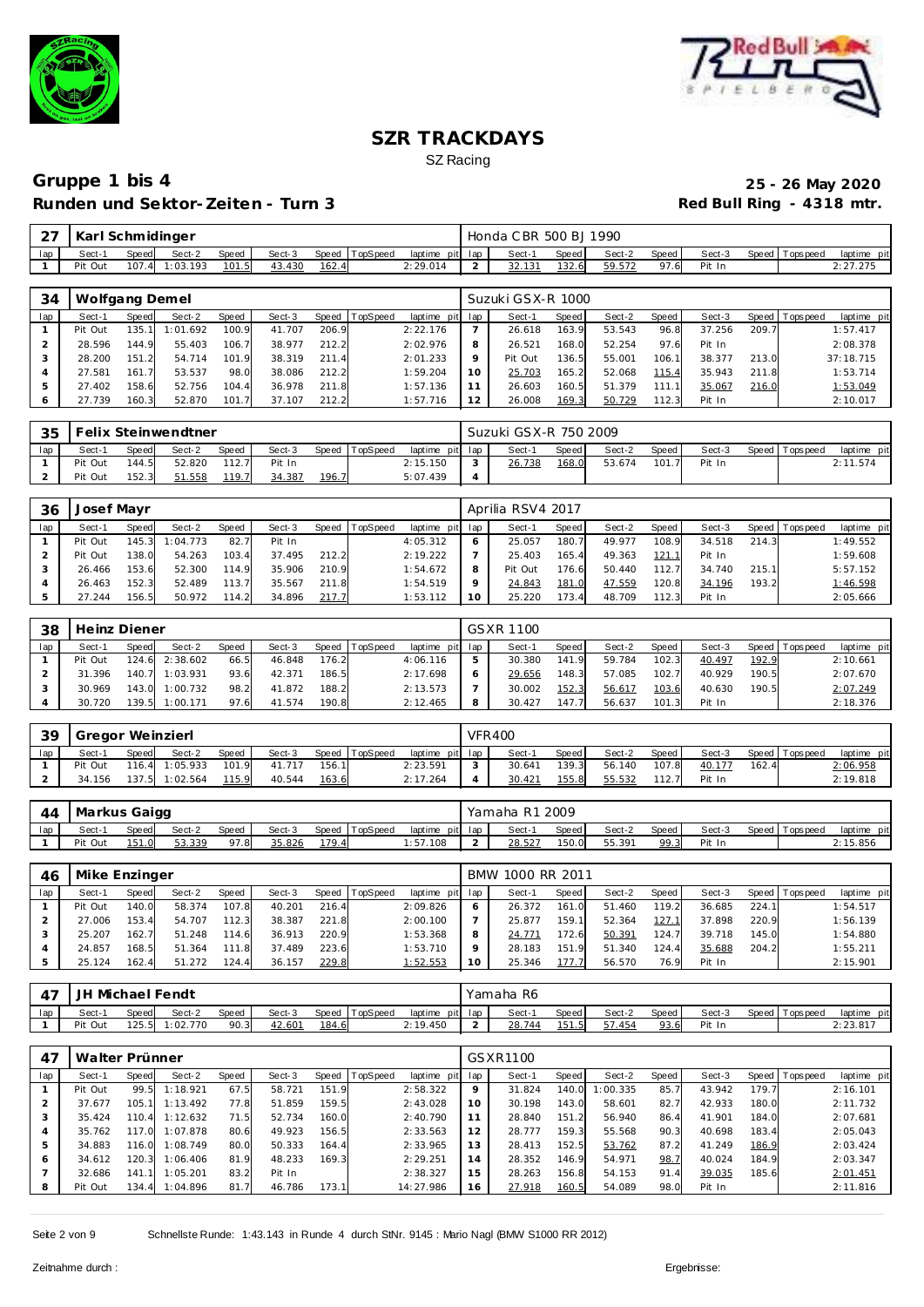



### **Gruppe 1 bis 4 25 - 26 May 2020 Runden und Sektor-Zeiten - Turn 3**

| 48  | Mario Meergraf |       |          |       |        |       |                |                 |    | Yamaha R1 RN12 |       |        |       |        |       |                 |             |
|-----|----------------|-------|----------|-------|--------|-------|----------------|-----------------|----|----------------|-------|--------|-------|--------|-------|-----------------|-------------|
| lap | Sect-1         | Speed | Sect-2   | Speed | Sect-3 |       | Speed TopSpeed | laptime pit lap |    | Sect-1         | Speed | Sect-2 | Speed | Sect-3 |       | Speed Tops peed | laptime pit |
|     | Pit Out        | 125.9 | 1:00.949 | 96.9  | 42.776 | 206.5 |                | 2:14.415        |    | 26.296         | 143.2 | 53.003 | 100.0 | 35.950 | 216.9 |                 | 1:55.249    |
|     | 29.417         | 125.9 | 56.851   | 100.9 | 40.430 | 208.5 |                | 2:06.698        | 8  | 26.104         | 171.2 | 50.557 | 115.4 | 34.928 | 215.6 |                 | 1:51.589    |
|     | 27.916         | 153.0 | 52.692   | 101.9 | 36.826 | 213.9 |                | 1:57.434        |    | 25.508         | 151.2 | 49.205 | 121.3 | 35.144 | 216.4 |                 | 1:49.857    |
|     | 26.584         | 148.5 | 50.175   | 112.0 | 35.640 | 216.9 |                | 1:52.399        | 10 | 26.157         | 150.0 | 50.512 | 114.2 | 35.288 | 216.4 |                 | 1:51.957    |
|     | 25.773         | 144.9 | 52.245   | 113.4 | 36.498 | 196.0 |                | 1:54.516        |    | 24.631         | 167.2 | 57.919 | 102.3 | Pit In |       |                 | 2:24.567    |
|     | 26.348         | 163.7 | 49.891   | 111.3 | 36.631 | 211.8 |                | 1:52.870        | 12 |                |       |        |       |        |       |                 |             |

| 49  |         |       | Günter Schmidinger |       |        |       |                |                 | Honda VFR400/ Yamaha R6 2003 |       |        |       |        |                   |             |
|-----|---------|-------|--------------------|-------|--------|-------|----------------|-----------------|------------------------------|-------|--------|-------|--------|-------------------|-------------|
| lap | Sect-1  | Speed | Sect-2             | Speed | Sect-3 |       | Speed TopSpeed | laptime pit lap | Sect-                        | Speed | Sect-2 | Speed | Sect-3 | Speed   Tops peed | laptime pit |
|     | Pit Out |       | 140.7 1:03.910     | 102.3 | 44.921 | 174.8 |                | 2:30.394        | 33.275                       | 142.1 | 57.125 | 106.3 | Pit In |                   | 2:26.319    |

| 57             | Killian Holzer |       |          |       |        |       |          |                 | W <sub>01</sub> |         |       |          |       |        |       |                |             |
|----------------|----------------|-------|----------|-------|--------|-------|----------|-----------------|-----------------|---------|-------|----------|-------|--------|-------|----------------|-------------|
| lap            | Sect-1         | Speed | Sect-2   | Speed | Sect-3 | Speed | TopSpeed | laptime pit lap |                 | Sect-1  | Speed | Sect-2   | Speed | Sect-3 |       | Speed Topspeed | laptime pit |
|                | Pit Out        | 139.3 | 1:02.183 | 95.2  | 44.000 | 159.1 |          | 2:19.788        | 10              | Pit Out | 146.7 | 1:00.072 | 100.0 | 42.111 | 156.7 |                | 3:21.897    |
|                | 35.154         | 149.1 | 59.172   | 97.6  | 43.591 | 159.1 |          | 2:17.917        | 11              | 31.778  | 161.0 | 57.088   | 104.4 | 41.972 | 155.6 |                | 2:10.838    |
| 3              | 31.940         | 150.2 | 57.889   | 106.1 | 42.660 | 158.1 |          | 2:12.489        | 12              | 31.637  | 155.4 | 57.574   | 99.8  | 42.236 | 156.3 |                | 2:11.447    |
| $\overline{4}$ | 31.846         | 157.9 | 59.267   | 96.8  | 42.506 | 160.0 |          | 2:13.619        | 13              | 31.218  | 165.2 | 57.836   | 100.4 | 42.307 | 154.9 |                | 2:11.361    |
| 5              | 31.833         | 153.2 | 59.787   | 106.9 | 41.650 | 159.5 |          | 2:13.270        | 14              | 31.384  | 162.7 | 57.753   | 101.7 | 42.061 | 154.3 |                | 2:11.198    |
| 6              | 31.916         | 157.2 | 57.124   | 102.1 | 42.147 | 158.1 |          | 2:11.187        | 15              | 31.334  | 161.9 | 56.938   | 103.1 | 42.123 | 156.1 |                | 2:10.395    |
|                | 32.166         | 151.0 | 56.507   | 110.7 | 41.013 | 157.9 |          | 2:09.686        | 16              | 31.138  | 162.7 | 56.385   | 105.7 | 40.870 | 157.7 |                | 2:08.393    |
| 8              | 31.996         | 153.6 | 56.350   | 109.1 | Pit In |       |          | 2:21.440        | 17              | 31.174  | 164.9 | 56.392   | 107.6 | Pit In |       |                | 2:22.359    |
| $\circ$        | Pit Out        | 149.4 | 1:00.058 | 100.2 | Pit In |       |          | 12:23.021       | 18              |         |       |          |       |        |       |                |             |

| 58  | Gerald Lazar |       |               |       |        |       |                |                 |     | <b>YZF750</b> |       |          |       |        |       |                 |             |
|-----|--------------|-------|---------------|-------|--------|-------|----------------|-----------------|-----|---------------|-------|----------|-------|--------|-------|-----------------|-------------|
| lap | Sect-1       | Speed | Sect-2        | Speed | Sect-3 |       | Speed TopSpeed | laptime pit lap |     | Sect-1        | Speed | Sect-2   | Speed | Sect-3 |       | Speed Tops peed | laptime pit |
|     | Pit Out      |       | 99.0 1:12.634 | 85.7  | 48.198 | 179.4 |                | 2:42.294        |     | 30.205        | 131.3 | 58.388   | 105.5 | Pit In |       |                 | 2:25.165    |
|     | 33.013       | 122.3 | 1:04.020      | 94.2  | 45.211 | 184.0 |                | 2:22.244        |     | Pit Out       | 117.3 | 1:03.495 | 82.9  | 41.855 | 185.9 |                 | 6:37.001    |
|     | 31.317       | 123.9 | 1:01.921      | 99.4  | 43.683 | 182.4 |                | 2:16.921        |     | 29.176        | 149.1 | 56.042   | 100.9 | Pit In |       |                 | 2:18.987    |
|     | 30.784       | 139.5 | 1:00.420      | 105.1 | 41.461 | 185.2 |                | 2:12.665        | - 8 |               |       |          |       |        |       |                 |             |

| 59  |         | Raphael Hoffmann<br>Speed  <br>Sect-2<br>Sect-3<br>TopSpeed<br><b>Speed</b><br>Speed<br>104.0<br>208.9<br>146.7<br>41.834<br>58.463<br>160.5<br>55.039<br>210.1<br>98.4<br>41.034 |        |       |        |       |  |                 |   | BMW S1000 RR 2015 |              |        |       |        |       |                 |             |
|-----|---------|-----------------------------------------------------------------------------------------------------------------------------------------------------------------------------------|--------|-------|--------|-------|--|-----------------|---|-------------------|--------------|--------|-------|--------|-------|-----------------|-------------|
| lap | Sect-1  |                                                                                                                                                                                   |        |       |        |       |  | laptime pit lap |   | Sect-1            | <b>Speed</b> | Sect-2 | Speed | Sect-3 |       | Speed Tops peed | laptime pit |
|     | Pit Out |                                                                                                                                                                                   |        |       |        |       |  | 2:11.630        | ь | 26.972            | 179.5        | 53.149 | 101.5 | 39.508 | 213.9 |                 | 1:59.629    |
|     | 28.420  |                                                                                                                                                                                   |        |       |        |       |  | 2:04.493        |   | 27.183            | 153.4        | 53.870 | 100.7 | 39.616 | 213.4 |                 | 2:00.669    |
|     | 27.492  | 176.6                                                                                                                                                                             | 59.753 | 106.5 | 39.530 | 210.1 |  | 2:06.775        |   | 27.069            | 173.4        | 53.234 | 98.4  | 38.080 | 216.9 |                 | 1:58.383    |
|     | 27.350  | 172.9                                                                                                                                                                             | 55.459 | 97.8  | 38.726 | 212.2 |  | 2:01.535        | 8 | 26.409            | 175.4        | 54.109 | 101.5 | Pit In |       |                 | 2:09.793    |

| $\prime$ 1 |         | Horst Gangl  |          |       |        |       |          |                 | R6 |        |       |        |       |        |                 |                |
|------------|---------|--------------|----------|-------|--------|-------|----------|-----------------|----|--------|-------|--------|-------|--------|-----------------|----------------|
| lap        | Sect-   | <b>Speed</b> | Sect-2   | Speed | Sect-3 | Speed | TopSpeed | laptime pit lap |    | Sect-1 | Speed | Sect-2 | Speed | Sect-3 | Speed Tops peed | pit<br>laptime |
|            | Pit Out | 87.7         | 1:15.205 | 72.4  | Pit In |       |          | 2:53.174        |    |        |       |        |       |        |                 |                |

| -66 | Peter Vögel |       |          |       |        |                |                 | Ducati Pantha |       |        |       |        |                 |             |
|-----|-------------|-------|----------|-------|--------|----------------|-----------------|---------------|-------|--------|-------|--------|-----------------|-------------|
| lap | Sect-1      | Speed | Sect-2   | Speed | Sect-3 | Speed TopSpeed | laptime pit lap | Sect-         | Speed | Sect-2 | Speed | Sect-3 | Speed Tops peed | laptime pit |
|     | Pit Out     | 114.6 | 1:06.669 | 90.8  | Pit In |                | 2:41.630        |               |       |        |       |        |                 |             |

|     | Manfred Jedinger |              |        |       |        |       |          |                 |         | Honda CBR 1000 2008 |       |        |       |        |       |                |             |
|-----|------------------|--------------|--------|-------|--------|-------|----------|-----------------|---------|---------------------|-------|--------|-------|--------|-------|----------------|-------------|
| lap | Sect-1           | <b>Speed</b> | Sect-2 | Speed | Sect-3 | Speed | TopSpeed | laptime pit lap |         | Sect-1              | Speed | Sect-2 | Speed | Sect-3 |       | Speed Topspeed | laptime pit |
|     | Pit Out          | 126.8        | 59.893 | 99.8  | 40.720 | 201.1 |          | 2:14.370        | O       | 26.636              | 151.  | 52.779 | 110.9 | 36.895 | 202.2 |                | 1:56.310    |
|     | 27.906           | 144.9        | 58.126 | 102.9 | 38.777 | 205.7 |          | 2:04.809        |         | 26.419              | 155.6 | 55.144 | 112.0 | 36.404 | 209.3 |                | 1:57.967    |
|     | 26.956           | 156.5        | 54.879 | 107.6 | 37.584 | 206.5 |          | 1:59.419        | 8       | 26.321              | 151.5 | 54.632 | 103.4 | 37.409 | 203.0 |                | 1:58.362    |
|     | 25.862           | 163.9        | 54.542 | 103.4 | 38.119 | 202.2 |          | 1:58.523        | $\circ$ | 26.497              | 150.6 | 52.051 | 111.3 | 36.143 | 199.3 |                | 1:54.691    |
|     | 26.870           | 152.3        | 52.402 | 109.1 | 36.954 | 208.9 |          | 1:56.226        | 10      | 26.256              | 163.4 | 50.446 | 112.3 | Pit In |       |                | 2:05.791    |

| $\overline{\phantom{a}}$ |         |       | homas Eberharter |              |        |       |                |             |     | Aprillia RSV4 |       |        |       |        |       |                 |             |
|--------------------------|---------|-------|------------------|--------------|--------|-------|----------------|-------------|-----|---------------|-------|--------|-------|--------|-------|-----------------|-------------|
| lap                      | Sect-1  | Speed | Sect-2           | <b>Speed</b> | Sect-3 |       | Speed TopSpeed | laptime pit | lap | Sect-1        | Speed | Sect-2 | Speed | Sect-3 |       | Speed Tops peed | laptime pit |
|                          | Pit Out | 95.0  | 1:08.749         | 93.9         | 46.155 | 165.4 |                | 2:33.670    |     | 29.284        | 140.6 | 55.165 | 104.0 | 39.337 | 189.5 |                 | 2:03.786    |
|                          | 31.272  | 137.5 | 59.380           | 100.0        | 40.696 | 193.9 |                | 2:11.348    | ь   | 28.842        | 128.3 | 56.358 | 106.1 | 39.357 | 193.9 |                 | 2:04.557    |
|                          | 27.657  | 44.9  | 1:01.463         | 99.6         | 42.068 | 193.2 |                | 2:11.188    | O   | 28.159        | 140.6 | 55.253 | 106.9 | Pit In |       |                 | 2:19.238    |

| $\overline{\phantom{a}}$ |         |       | Christian Heimbuchner |       |        |       |                |                 | <b>BMW S1000RR 2010</b> |         |        |       |        |       |                   |             |
|--------------------------|---------|-------|-----------------------|-------|--------|-------|----------------|-----------------|-------------------------|---------|--------|-------|--------|-------|-------------------|-------------|
|                          | Sect-1  | Speed | Sect-2                | Speed | Sect-3 |       | Speed TopSpeed | laptime pit lap | Sect-1                  | Speed I | Sect-2 | Speed | Sect-3 |       | Speed   Tops peed | laptime pit |
|                          | Pit Out | 137.5 | 57.692                | 104.4 | 39.415 | 218.6 |                | 2:08.790        | 28.453                  | 153.0   | 53.770 | 110.0 | 37.036 | 220.9 |                   | 1:59.259    |
|                          | 28.097  | 142.4 | 52.827                | 112.3 | 36.978 | 215.6 |                | 1:57.902        | 26.150                  | 155.8   | 52.921 | 104.4 | 36.878 | 212.6 |                   | 1:55.949    |

Seite 3 von 9 Schnellste Runde: 1:43.143 in Runde 4 durch StNr. 9145 : Mario Nagl (BMW S1000 RR 2012)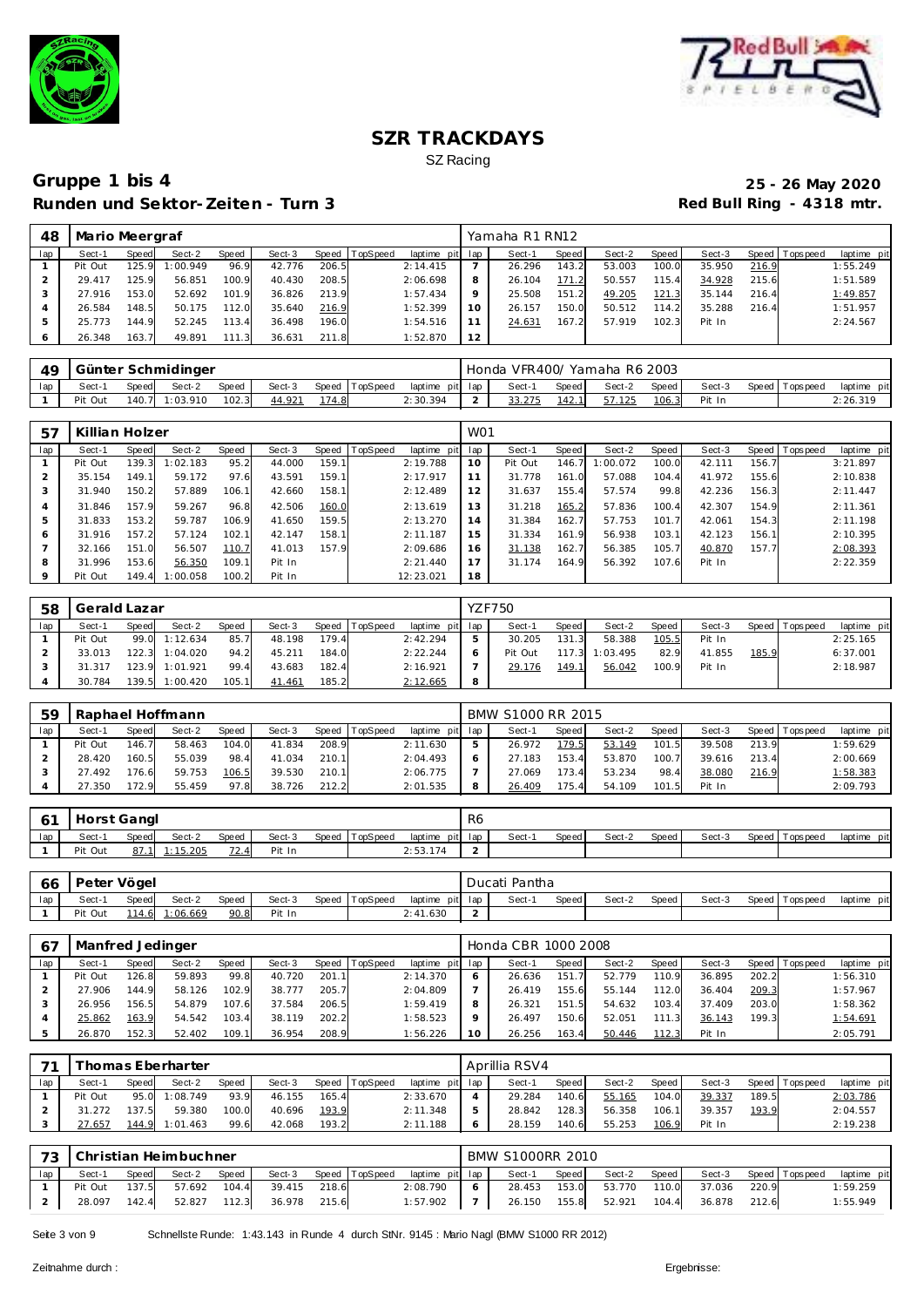



## **Runden und Sektor-Zeiten - Turn 3**

# **Gruppe 1 bis 4 25 - 26 May 2020**

|  |  |                                                  |  | $1:50.893$ 8 25.600 161.0 51.096 116.6 36.248 220.4       |  |  |  | 1:52.944 |
|--|--|--------------------------------------------------|--|-----------------------------------------------------------|--|--|--|----------|
|  |  | $\vert$ 4 25.300 164.2 54.346 114.4 35.803 223.6 |  | $1:55.449$   9   26.942 154.1   51.398 115.6 35.339 221.8 |  |  |  | 1:53.679 |
|  |  |                                                  |  | 1:57.318 10 25.138 176.3 58.461 95.1 Pit In               |  |  |  | 2:18.737 |

| 74  | Jürgen Köb |              |          |       |        |                |                 | Yamaha R1 2015 |       |        |       |        |                   |             |
|-----|------------|--------------|----------|-------|--------|----------------|-----------------|----------------|-------|--------|-------|--------|-------------------|-------------|
| lap | Sect-1     | <b>Speed</b> | Sect-2   | Speed | Sect-3 | Speed TopSpeed | laptime pit lap | Sect-1         | Speed | Sect-2 | Speed | Sect-3 | Speed   Tops peed | laptime pit |
|     | Pit Out    | 126.8        | 1:05.116 | 88.4  | Pit In |                | 2:40.477        |                |       |        |       |        |                   |             |

| 76  |         | 'homas Reich' |          |       |        |       |                 |             |     | CBR500 |       |        |       |        |       |                 |             |
|-----|---------|---------------|----------|-------|--------|-------|-----------------|-------------|-----|--------|-------|--------|-------|--------|-------|-----------------|-------------|
| lap | Sect-1  | Speed         | Sect-2   | Speed | Sect-3 | Speed | <b>TopSpeed</b> | laptime pit | lap | Sect-1 | Speed | Sect-2 | Speed | Sect-3 |       | Speed Tops peed | laptime pit |
|     | Pit Out | 112.1         | 1:09.871 | 89.   | 47.103 | 164.4 |                 | 2:39.340    | 8   | 30.193 | 157.4 | 57.067 | 99.6  | 40.261 | 170.6 |                 | 2:07.521    |
|     | 32.263  | 143.8         | 1:02.419 | 92.0  | 45.472 | 168.5 |                 | 2:20.154    | 9   | 30.384 | 145.7 | 58.261 | 103.6 | 40.158 | 170.9 |                 | 2:08.803    |
|     | 34.015  | 134.4         | 1:03.116 | 87.0  | 44.390 | 167.7 |                 | 2:21.521    | 10  | 29.356 | 169.3 | 54.189 | 106.3 | 39.696 | 170.6 |                 | 2:03.241    |
|     | 31.135  | 151.9         | 1:00.047 | 97.1  | 43.029 | 166.2 |                 | 2:14.211    | 11  | 29.756 | 162.2 | 54.077 | 105.9 | 40.607 | 174.2 |                 | 2:04.440    |
| 5   | 30.920  | 152.7         | 57.798   | 97.3  | 42.033 | 167.4 |                 | 2:10.751    | 12  | 29.732 | 173.2 | 52.989 | 121.1 | 38.382 | 172.8 |                 | 2:01.103    |
|     | 31.005  | 155.4         | 57.691   | 94.   | 41.813 | 167.7 |                 | 2:10.509    | 13  | 28.982 | 177.4 | 53.972 | 105.5 | 38.312 | 173.1 |                 | 2:01.266    |
|     | 31.410  | 153.8         | 57.511   | 96.9  | 41.689 | 173.6 |                 | 2:10.610    | 14  | 30.248 | 176.6 | 56.864 | 107.8 | Pit In |       |                 | 2:19.932    |

| 79  | Josef Tagwercher |       |        |       |        |       |                |                 |   | Yamaha R6 |       |        |       |        |       |                |             |
|-----|------------------|-------|--------|-------|--------|-------|----------------|-----------------|---|-----------|-------|--------|-------|--------|-------|----------------|-------------|
| lap | Sect-1           | Speed | Sect-2 | Speed | Sect-3 |       | Speed TopSpeed | laptime pit lap |   | Sect-1    | Speed | Sect-2 | Speed | Sect-3 |       | Speed Topspeed | laptime pit |
|     | Pit Out          | 144.7 | 58.485 | 90.8  | 42.654 | 180.0 |                | 2:12.984        |   | 27.804    | 155.4 | 53.741 | 102.7 | 38.329 | 192.9 |                | 1:59.874    |
|     | 29.157           | 158.6 | 57.043 | 96.9  | 40.144 | 191.5 |                | 2:06.344        |   | 27.398    | 159.1 | 52.102 | 108.2 | 37.912 | 189.8 |                | 1:57.412    |
|     | 28.410           | 146.3 | 54.066 | 105.7 | 38.595 | 191.2 |                | 2:01.071        | O | 32.441    | 151.5 | 55.048 | 100.4 | Pit In |       |                | 2:18.106    |

| 84  |         | homas Ritzer |        |              |        |       |                |                 | Aprilia RSV4 2015 |         |          |         |        |       |                 |             |
|-----|---------|--------------|--------|--------------|--------|-------|----------------|-----------------|-------------------|---------|----------|---------|--------|-------|-----------------|-------------|
| lap | Sect-1  | Speed        | Sect-2 | <b>Speed</b> | Sect-3 |       | Speed TopSpeed | laptime pit lap | Sect-1            | Speed I | Sect-2   | Speed I | Sect-3 |       | Speed Tops peed | laptime pit |
|     | Pit Out | 131.9        | 59.355 | 91.2         | 44.583 | 184.3 |                | 2:15.692        | 29.039            | 139.3   | 1:00.708 | 84.0    | 42.767 | 203.8 |                 | 2:12.514    |
|     | 29.814  | 135.9        | 58.141 | 99.8         | 41.033 | 201.1 |                | 2:08.988        | 29.251            | 147.9   | 55.729   | 97.3    | 38.895 | 204.5 |                 | 2:03.875    |
|     | 28.279  | 141.5        | 56.102 | 97.6         | 40.208 | 203.4 |                | 2:04.589        | 27.805            | 145.3   | 56.400   | 105.7   | Pit In |       |                 | 2:18.950    |

| 86  | JH Stefan Rosner |       |          |       |        |       |                 |             |     | Yamaha R6 |       |        |       |        |       |            |             |
|-----|------------------|-------|----------|-------|--------|-------|-----------------|-------------|-----|-----------|-------|--------|-------|--------|-------|------------|-------------|
| lap | Sect-1           | Speed | Sect-2   | Speed | Sect-3 | Speed | <b>TopSpeed</b> | laptime pit | lap | Sect-1    | Speed | Sect-2 | Speed | Sect-3 | Speed | Tops pee d | laptime pit |
|     | Pit Out          | 139.7 | 1:01.783 | 87.4  | 41.786 | 190.8 |                 | 2:20.716    |     | Pit Out   | 147.7 | 55.745 | 98.4  | 38.170 | 193.5 |            | 14:20.981   |
|     | 29.252           | 151.2 | 55.998   | 94.2  | 39.872 | 192.2 |                 | 2:05.122    |     | 26.625    | 176.6 | 50.938 | 99.8  | 37.493 | 194.9 |            | 1:55.056    |
|     | 27.868           | 154.7 | 53.602   | 101.1 | 38.382 | 191.5 |                 | 1:59.852    |     | 26.371    | 176.9 | 51.051 | 100.0 | 36.866 | 194.9 |            | 1:54.288    |
|     | 27.530           | 157.4 | 52.631   | 100.4 | 38.395 | 193.5 |                 | 1:58.556    |     | 26.148    | 177.2 | 50.311 | 105.7 | 37.024 | 192.9 |            | 1:53.483    |
|     | 27.305           | 147.9 | 54.800   | 102.9 | Pit In |       |                 | 2:10.575    |     | 26.310    | 181.3 | 50.346 | 105.5 | Pit In |       |            | 2:03.435    |

| 89 |         |       | Johann Kerschbaumer |       |        |       |          |                 | Yamaha R1 BJ2015 |       |        |       |        |                |             |
|----|---------|-------|---------------------|-------|--------|-------|----------|-----------------|------------------|-------|--------|-------|--------|----------------|-------------|
|    | Sect-1  | Speed | Sect-2              | Speed | Sect-3 | Speed | TopSpeed | laptime pit lap | Sect-1           | Speed | Sect-2 | Speed | Sect-3 | Speed Topspeed | laptime pit |
|    | Pit Out | 136.6 | 55.407              | 103.3 | 39.503 | 201.9 |          | 2:08.689        | 30.791           | 148.5 | 53.369 | 106.5 | Pit In |                | 2:17.234    |
|    | 26.470  | 159.1 | 49.399              | 119.2 | 36.729 | 199.6 |          | 1:52.598        |                  |       |        |       |        |                |             |

| 90  | Mario Gastinger |              |        |       |        |       |                |          |         | Yamaha R6 RJ27 2018 |       |        |       |        |                 |                |
|-----|-----------------|--------------|--------|-------|--------|-------|----------------|----------|---------|---------------------|-------|--------|-------|--------|-----------------|----------------|
| lap | Sect-1          | <b>Speed</b> | Sect-2 | Speed | Sect-3 |       | Speed TopSpeed | laptime  | pit lap | Sect-               | Speed | Sect-2 | Speed | Sect-3 | Speed Tops peed | pit<br>laptime |
|     | Pit Out         | 140.2        | 52.695 | 121.6 | 35.958 | 197.8 |                | 1:56.845 | -       | 21C                 | 157.7 | 54.057 | 118.2 | Pit In |                 | 2:12.51        |

| 95  | Michael Gastinger |       |        |              |        |       |                |                 | Honda C BR 600RR 2008 |       |        |       |        |                   |                |
|-----|-------------------|-------|--------|--------------|--------|-------|----------------|-----------------|-----------------------|-------|--------|-------|--------|-------------------|----------------|
| lap | Sect-1            | Speed | Sect-2 | <b>Speed</b> | Sect-3 |       | Speed TopSpeed | laptime pit lap | Sect-1                | Speed | Sect-2 | Speed | Sect-3 | Speed   Tops peed | pit<br>laptime |
|     | Pit Out           | 136.6 | 52.434 | 129.2        | 35.848 | 200.0 |                | 1:55.568        | 27.523                | 148.7 | 54.059 | 118.2 | Pit In |                   | 2:13.240       |

| 96  | Jürgen Krainer |              |        |       |        |       |                |                 |    | Honda CBR 1000RR |       |        |       |        |       |                |             |
|-----|----------------|--------------|--------|-------|--------|-------|----------------|-----------------|----|------------------|-------|--------|-------|--------|-------|----------------|-------------|
| lap | Sect-1         | <b>Speed</b> | Sect-2 | Speed | Sect-3 |       | Speed TopSpeed | laptime pit lap |    | Sect-1           | Speed | Sect-2 | Speed | Sect-3 |       | Speed Topspeed | laptime pit |
|     | Pit Out        | 128.8        | 57.907 | 94.4  | 39.889 | 214.7 |                | 2:07.097        |    | 27.288           | 153.8 | 54.559 | 111.1 | 37.209 | 216.9 |                | 1:59.056    |
|     | 27.750         | 139.5        | 56.533 | 99.8  | 39.723 | 214.7 |                | 2:04.006        |    | 27.115           | 164.4 | 52.205 | 110.4 | 36.897 | 216.0 |                | 1:56.217    |
|     | 29.540         | 137.5        | 55.894 | 96.1  | 39.440 | 203.4 |                | 2:04.874        |    | 27.165           | 168.8 | 51.674 | 106.5 | 36.987 | 210.1 |                | 1:55.826    |
|     | 27.322         | 154.5        | 53.700 | 100.6 | 38.596 | 214.3 |                | 1:59.618        |    | 26.784           | 159.1 | 58.551 | 96.6  | Pit In |       |                | 2:18.391    |
|     | 27.648         | 152.3        | 54.147 | 104.4 | 37.535 | 213.9 |                | 1:59.330        | 10 |                  |       |        |       |        |       |                |             |

| 98  | Thomas Holeis |       |                |       |        |       |                |                 |             | Yamaha R6 |       |                |       |        |       |                   |             |
|-----|---------------|-------|----------------|-------|--------|-------|----------------|-----------------|-------------|-----------|-------|----------------|-------|--------|-------|-------------------|-------------|
| lap | Sect-1        | Speed | Sect-2         | Speed | Sect-3 |       | Speed TopSpeed | laptime pit lap |             | Sect-1    | Speed | Sect-2         | Speed | Sect-3 |       | Speed   Tops peed | laptime pit |
|     | Pit Out       |       | 140.4 1:01.021 | 89.9  | 40.866 | 171.4 |                | 2:14.538        | -6          | 28.682    | 172.9 | 50.213         | 114.9 | 35.416 | 177.3 |                   | 1:54.311    |
|     | 30.332        | 174.3 | 53.373         | 101.7 | 38.043 | 179.4 |                | 2:01.748        |             | 28.287    | 159.8 | 55.900         | 106.5 | 37.852 | 172.2 |                   | 2:02.039    |
|     | 28.638        | 168.0 | 52.383         | 106.1 | 36.751 | 182.1 |                | 1:57.772        | -8          | 28.660    | 173.2 | 54.484         | 107.6 | 37.110 | 166.7 |                   | 2:00.254    |
|     | 28.465        | 176.0 | 52.761         | 112.0 | 36.608 | 182.4 |                | 1:57.834        | $\mathsf Q$ | 29.205    |       | 176.6 1:07.393 | 94.9  | Pit In |       |                   | 2:31.067    |

Seite 4 von 9 Schnellste Runde: 1:43.143 in Runde 4 durch StNr. 9145 : Mario Nagl (BMW S1000 RR 2012)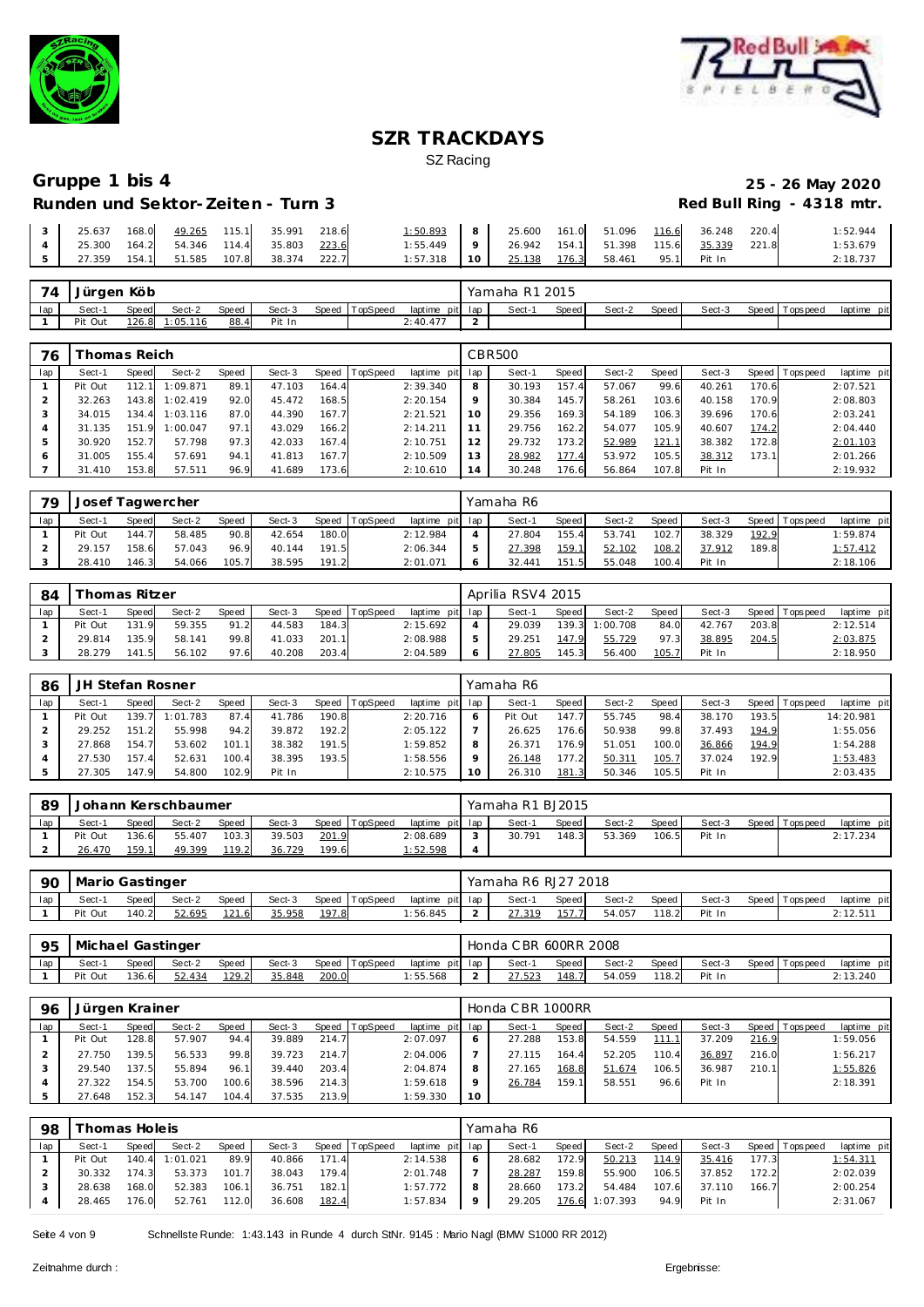



|     | 29.183       | 171.0 | 52.482         | 110.9 | 36.009 | 178.8 |                | 1:57.674        | 10 |           |       |        |       |        |                   |             |
|-----|--------------|-------|----------------|-------|--------|-------|----------------|-----------------|----|-----------|-------|--------|-------|--------|-------------------|-------------|
|     |              |       |                |       |        |       |                |                 |    |           |       |        |       |        |                   |             |
| 99  | Franz Berger |       |                |       |        |       |                |                 |    | GSX-R1000 |       |        |       |        |                   |             |
| lap | Sect-1       | Speed | Sect-2         | Speed | Sect-3 |       | Speed TopSpeed | laptime pit lap |    | Sect-1    | Speed | Sect-2 | Speed | Sect-3 | Speed   Tops peed | laptime pit |
|     | Pit Out      |       | 125.3 1:01.037 | 104.0 | Pit In |       |                | 2:23.962        |    |           |       |        |       |        |                   |             |

|     | 100 Georg Flukinger |       |        |       |        |       |          |                 | BMW 1000 RR |       |        |       |        |                 |             |
|-----|---------------------|-------|--------|-------|--------|-------|----------|-----------------|-------------|-------|--------|-------|--------|-----------------|-------------|
| lap | Sect-1              | Speed | Sect-2 | Speed | Sect-3 | Speed | TopSpeed | laptime pit lap | Sect-1      | Speed | Sect-2 | Speed | Sect-3 | Speed Tops peed | laptime pit |
|     | Pit Out             | 145.3 | 55.323 | 108.2 | Pit In |       |          | 2:05.185        | Pit Out     | 154.9 | 56.993 | 105.5 | Pit In |                 | 2:49.059    |

|     | Klaus Holzer |       |        |       |        |       |          |             |         | Aprillia RSV4 |              |        |       |        |       |                   |             |
|-----|--------------|-------|--------|-------|--------|-------|----------|-------------|---------|---------------|--------------|--------|-------|--------|-------|-------------------|-------------|
| lap | Sect-1       | Speed | Sect-2 | Speed | Sect-3 | Speed | TopSpeed | laptime pit | lap     | Sect-1        | <b>Speed</b> | Sect-2 | Speed | Sect-3 | Speed | <b>T</b> ops peed | laptime pit |
|     | Pit Out      | 138.2 | 56.978 | 109.3 | 40.008 | 195.7 |          | 2:08.447    |         | 27.481        | 150.8        | 53.439 | 128.3 | 36.208 | 198.5 |                   | 1:57.128    |
|     | 27.729       | 149.8 | 54.008 | 119.7 | 38.383 | 197.8 |          | 2:00.120    |         | 26.068        | 160.7        | 48.814 | 128.0 | 36.610 | 199.6 |                   | 1:51.492    |
|     | 27.089       | 148.9 | 53.382 | 123.3 | 37.386 | 198.9 |          | 1:57.857    | 8       | 25.835        | 164.7        | 49.409 | 128.6 | 36.461 | 200.4 |                   | 1:51.705    |
|     | 26.915       | 150.8 | 51.858 | 121.3 | 37.000 | 200.0 |          | 1:55.773    | $\circ$ | 26.576        | 144.1        | 50.621 | 131.4 | Pit In |       |                   | 2:01.312    |
|     | 26.504       | 150.8 | 51.253 | 105.3 | 39.394 | 200.0 |          | 1:57.151    | 10      |               |              |        |       |        |       |                   |             |

| 110 | Tobias Fauland |       |          |       |        |       |                |                 | Suzuki GSX-R 600 |       |                |       |        |       |                |             |
|-----|----------------|-------|----------|-------|--------|-------|----------------|-----------------|------------------|-------|----------------|-------|--------|-------|----------------|-------------|
| lap | Sect-1         | Speed | Sect-2   | Speed | Sect-3 |       | Speed TopSpeed | laptime pit lap | Sect-1           | Speed | Sect-2         | Speed | Sect-3 |       | Speed Topspeed | laptime pit |
|     | Pit Out        | 95.1  | 1:21.171 | 77.0  | 52.088 | 165.9 |                | 2:55.500        | Pit Out          |       | 120.8 1:06.488 | 92.5  | 47.033 | 178.8 |                | 4:31.772    |
|     | 35.367         | 108.6 | 1:09.797 | 87.8  | Pit In |       |                | 2:50.111        | 32.977           | 122.2 | 1:06.343       | 92.6  | Pit In |       |                | 2:42.447    |

|     | 113   Florian Luger |       |               |       |        |       |                |                 |        | <b>BMW 1000RR</b> |       |        |         |        |       |                 |             |
|-----|---------------------|-------|---------------|-------|--------|-------|----------------|-----------------|--------|-------------------|-------|--------|---------|--------|-------|-----------------|-------------|
| lap | Sect-1              | Speed | Sect-2        | Speed | Sect-3 |       | Speed TopSpeed | laptime pit lap |        | Sect-1            | Speed | Sect-2 | Speed I | Sect-3 |       | Speed Tops peed | laptime pit |
|     | Pit Out             |       | 96.2 1:01.985 | 88.1  | 41.573 | 214.7 |                | 2:15.745        | $\sim$ | 28.225            | 127.0 | 57.486 | 92.6    | 39.414 | 216.9 |                 | 2:05.125    |
|     | 29.340              | 131.6 | 57.942        | 86.5  | 40.280 | 216.9 |                | 2:07.562        |        | 28.009            | 132.8 | 55.972 | 95.4    | Pit In |       |                 | 2:18.577    |

| 118 | <b>Philipp Falkner</b> |       |        |       |        |       |                |                 |    | Yamaha R6 |       |        |       |        |       |                 |             |
|-----|------------------------|-------|--------|-------|--------|-------|----------------|-----------------|----|-----------|-------|--------|-------|--------|-------|-----------------|-------------|
| lap | Sect-1                 | Speed | Sect-2 | Speed | Sect-3 |       | Speed TopSpeed | laptime pit lap |    | Sect-1    | Speed | Sect-2 | Speed | Sect-3 |       | Speed Tops peed | laptime pit |
|     | Pit Out                | 117.9 | 58.172 | 113.0 | 39.824 | 201.9 |                | 2:08.335        | 5  | 27.966    | 154.9 | 51.012 | 115.1 | 36.739 | 203.4 |                 | 1:55.717    |
|     | 27.708                 | 144.0 | 55.567 | 105.9 | 39.713 | 199.3 |                | 2:02.988        | 6  | 27.063    | 156.5 | 50.961 | 120.8 | 35.983 | 203.0 |                 | 1:54.007    |
|     | 27.881                 | 131.1 | 53.899 | 108.0 | 37.736 | 202.6 |                | 1:59.516        |    | 26.253    | 170.7 | 55.354 | 79.6  | Pit In |       |                 | 2:18.085    |
|     | 27.658                 | 143.0 | 52.825 | 128.6 | 38.184 | 203.4 |                | 1:58.667        | -8 |           |       |        |       |        |       |                 |             |

| 121 | Karl Koller |       |          |       |        |       |                |                 |         | Kawasaki ZXR 750 |         |        |       |        |       |                 |             |
|-----|-------------|-------|----------|-------|--------|-------|----------------|-----------------|---------|------------------|---------|--------|-------|--------|-------|-----------------|-------------|
| lap | Sect-1      | Speed | Sect-2   | Speed | Sect-3 |       | Speed TopSpeed | laptime pit lap |         | Sect-1           | Speed I | Sect-2 | Speed | Sect-3 |       | Speed Tops peed | laptime pit |
|     | Pit Out     | 111.5 | 1:19.435 | 71.6  | 54.082 | 165.9 |                | 2:54.075        |         | 28.006           | 163.4   | 52.002 | 121.6 | 38.595 | 181.2 |                 | 1:58.603    |
|     | 34.867      | 120.3 | 1:10.809 | 79.9  | Pit In |       |                | 2:49.042        | 8       | 28.084           | 170.4   | 50.661 | 113.2 | 38.972 | 181.8 |                 | 1:57.717    |
|     | Pit Out     | 150.4 | 56.270   | 113.7 | 39.293 | 184.0 |                | 56:06.730       | $\circ$ | 27.565           | 169.9   | 51.085 | 124.4 | Pit In |       |                 | 2:04.631    |
|     | 28.397      | 152.7 | 52.882   | 114.6 | 37.857 | 179.7 |                | 1:59.136        | 10      | Pit Out          | 169.3   | 50.208 | 130.1 | 36.989 | 187.2 |                 | 4:22.559    |
|     | 27.910      | 160.7 | 51.378   | 121.9 | 37.693 | 185.9 |                | 1:56.981        |         | 27.171           | 172.6   | 50.113 | 125.0 | 35.788 | 181.5 |                 | 1:53.072    |
| O   | 27.768      | 154.7 | 53.710   | 122.4 | 37.216 | 188.8 |                | 1:58.694        | 12      | 34.324           | 136.3   | 55.677 | 114.9 | Pit In |       |                 | 2:25.816    |

|     | 138   Gerhard Kitzbichler |              |        |       |        |       |                |                 |            | S1000RR BJ 2014 |       |        |       |        |                 |             |
|-----|---------------------------|--------------|--------|-------|--------|-------|----------------|-----------------|------------|-----------------|-------|--------|-------|--------|-----------------|-------------|
| lap | Sect-1                    | <b>Speed</b> | Sect-2 | Speed | Sect-3 |       | Speed TopSpeed | laptime pit lap |            | Sect-1          | Speed | Sect-2 | Speed | Sect-3 | Speed Tops peed | laptime pit |
|     | Pit Out                   | 153.8        | 50.428 | 119.2 | 36.726 | 216.4 |                | 1:57.208        | $\sqrt{2}$ | 24.973          | 180.7 | 54.351 | 84.6  | Pit In |                 | 2:20.299    |
|     | 26.728                    | 153.2        | 50.702 | 124.4 | 35.261 | 221.3 |                | <u>1:52.691</u> |            |                 |       |        |       |        |                 |             |

| 152     | <b>Patrick Schanes</b> |       |          |       |        |       |          |                 |         | Honda CBR 1000 RR 2007 |       |        |       |        |       |                 |             |
|---------|------------------------|-------|----------|-------|--------|-------|----------|-----------------|---------|------------------------|-------|--------|-------|--------|-------|-----------------|-------------|
| lap     | Sect-1                 | Speed | Sect-2   | Speed | Sect-3 | Speed | TopSpeed | laptime pit lap |         | Sect-1                 | Speed | Sect-2 | Speed | Sect-3 |       | Speed Tops peed | laptime pit |
|         | Pit Out                | 135.6 | : 02.027 | 95.1  | 42.077 | 206.5 |          | 2:21.885        |         | 26.541                 | 173.4 | 53.135 | 102.5 | 38.175 | 210.1 |                 | 1:57.851    |
|         | 27.827                 | 153.0 | 56.476   | 96.6  | 39.872 | 205.7 |          | 2:04.175        | 8       | 25.900                 | 180.4 | 52.686 | 108.0 | Pit In |       |                 | 2:06.344    |
| 3       | 27.346                 | 157.7 | 55.219   | 97.8  | 38.874 | 208.5 |          | 2:01.439        | $\circ$ | Pit Out                | 157.4 | 54.787 | 106.9 | 38.550 | 208.9 |                 | 37:17.901   |
| 4       | 26.892                 | 165.9 | 54.068   | 99.6  | 38.267 | 206.9 |          | 1:59.227        | 10      | 26.091                 | 179.2 | 51.729 | 119.2 | 36.665 | 210.5 |                 | 1:54.485    |
| ь       | 26.942                 | 160.7 | 53.470   | 105.3 | 37.874 | 203.8 |          | 1:58.286        |         | 26.630                 | 172.9 | 50.421 | 118.2 | 36.341 | 211.8 |                 | 1:53.392    |
| $\circ$ | 26.489                 | 170.7 | 53.066   | 105.1 | 37.691 | 205.7 |          | 1:57.246        | 12      | 25.974                 | 169.9 | 49.680 | 121.6 | Pit In |       |                 | 2:09.190    |
|         |                        |       |          |       |        |       |          |                 |         |                        |       |        |       |        |       |                 |             |

| 175 | Hubert Gruber |       |        |              |        |       |                |          |         | Honda CBR 1000 |       |        |       |        |         |            |             |
|-----|---------------|-------|--------|--------------|--------|-------|----------------|----------|---------|----------------|-------|--------|-------|--------|---------|------------|-------------|
| lap | Sect-         | Speed | Sect-2 | <b>Speed</b> | Sect-3 |       | Speed TopSpeed | laptime  | pit lap | Sect-1         | Speed | Sect-2 | Speed | Sect-3 | Speed T | Tops pee d | laptime pit |
|     | Pit<br>Out    | 144.0 | 55.234 | 103.1        | 38.749 | 203.4 |                | 2:00.478 |         | 26.297         | 160.3 | 56.322 | 98.0  | Pit In |         |            | 2:25.194    |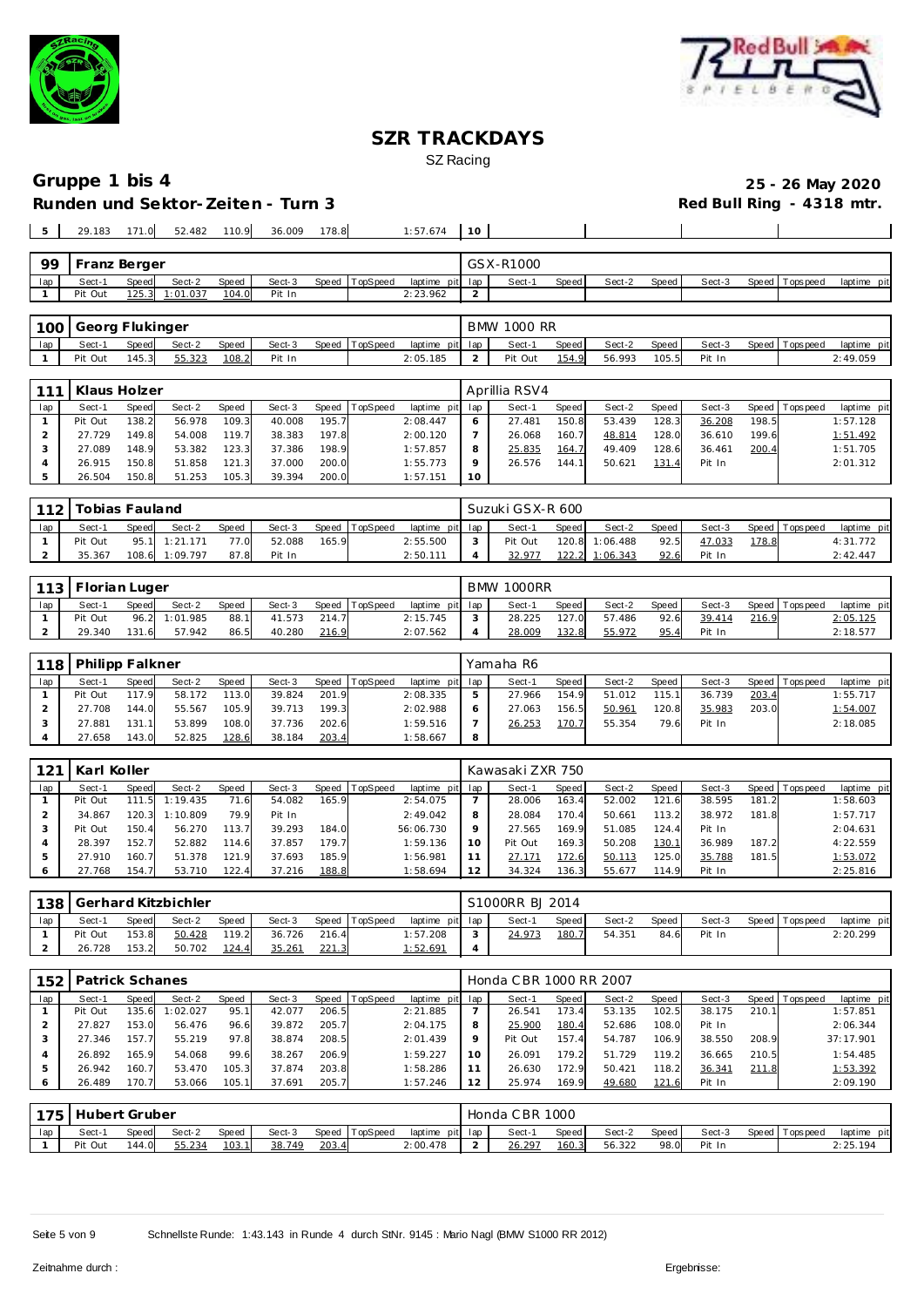



| 183 | Rafael Danner |              |        |            |        |       |          |                 | Aprilia RSV4 BJ 2015 |       |        |       |        |                 |             |
|-----|---------------|--------------|--------|------------|--------|-------|----------|-----------------|----------------------|-------|--------|-------|--------|-----------------|-------------|
| lap | Sect-1        | <b>Speed</b> | Sect-2 | Speed      | Sect-3 | Speed | TopSpeed | laptime pit lap | Sect-1               | Speed | Sect-2 | Speed | Sect-3 | Speed Tops peed | laptime pit |
|     | Pit Out       | 159.5        | 55.086 | 111<br>1.6 | 36.964 | 213.9 |          | 1:59.814        | 25.433               | 180.7 | 49.610 | 116.4 | Pit In |                 | 2:07.151    |
|     | 25.565        | 161.9        | 50.252 | 113.7      | 36.444 | 213.9 |          | 1:52.261        |                      |       |        |       |        |                 |             |

|     | 183   Manfred Wechselberger Pro SBK |              |        |       |        |       |                |                 | GSXR750 SRAD |       |                |       |        |       |                |             |
|-----|-------------------------------------|--------------|--------|-------|--------|-------|----------------|-----------------|--------------|-------|----------------|-------|--------|-------|----------------|-------------|
| lap | Sect-1                              | <b>Speed</b> | Sect-2 | Speed | Sect-3 |       | Speed TopSpeed | laptime pit lap | Sect-1       | Speed | Sect-2         | Speed | Sect-3 |       | Speed Topspeed | laptime pit |
|     | Pit Out                             | 136.8        | 53.524 | 111.8 | 38.158 | 213.0 |                | 2:00.686        | 25.539       | 174.0 | 48.477         | 124.7 | 36.089 | 222.7 |                | 1:50.105    |
|     | 25.339                              | 161.2        | 54.058 | 115.1 | 36.095 | 213.9 |                | 1:55.492        | 25.755       | 165.9 | 48.233         | 124.1 | 33.687 | 221.3 |                | 1:47.675    |
|     | 24.341                              | 182.3        | 48.061 | 120.5 | 34.700 | 221.8 |                | 1:47.102        | 23.745       |       | 185.1 1:01.911 | 77.3  | Pit In |       |                | 2:21.145    |

|     | 194 Franz Schreder |              |        |       |        |       |                |                 |        | Aprilia RSV4 2014 |       |        |       |        |                 |             |
|-----|--------------------|--------------|--------|-------|--------|-------|----------------|-----------------|--------|-------------------|-------|--------|-------|--------|-----------------|-------------|
| lap | Sect-1             | <b>Speed</b> | Sect-2 | Speed | Sect-3 |       | Speed TopSpeed | laptime pit lap |        | Sect-1            | Speed | Sect-2 | Speed | Sect-3 | Speed Tops peed | laptime pit |
|     | Pit Out            | 151.7        | 53.930 | 114.6 | 37.177 | 208.5 |                | 2:01.399        | $\sim$ | 25.243            | 196.2 | 48.306 | 120.5 | Pit In |                 | 2:08.040    |
|     | 25.956             | 179.5        | 49.040 | 116.4 | 34.965 | 212.2 |                | 1:49.961        |        |                   |       |        |       |        |                 |             |

| 198            |         |       | Andreas Kieslinger |              |        |       |          |             |     | CBR600  |       |          |       |        |       |                                  |
|----------------|---------|-------|--------------------|--------------|--------|-------|----------|-------------|-----|---------|-------|----------|-------|--------|-------|----------------------------------|
| lap            | Sect-1  | Speed | Sect-2             | <b>Speed</b> | Sect-3 | Speed | TopSpeed | laptime pit | lap | Sect-1  | Speed | Sect-2   | Speed | Sect-3 |       | Speed   Tops peed<br>laptime pit |
|                | Pit Out | 79.2  | 1:17.617           | 76.2         | 52.769 | 166.2 |          | 2:46.888    | 12  | Pit Out | 113.0 | 1:03.925 | 83.9  | 44.553 | 182.1 | 40:01.199                        |
| $\overline{2}$ | 34.144  | 140.9 | 1:11.281           | 81.1         | 51.081 | 170.6 |          | 2:36.506    | 13  | 29.758  | 148.5 | 58.541   | 100.9 | 39.834 | 188.2 | 2:08.133                         |
| 3              | 34.972  | 120.1 | 1:16.341           | 73.8         | 53.900 | 168.5 |          | 2:45.213    | 14  | 28.510  | 163.2 | 54.427   | 105.1 | 39.148 | 187.5 | 2:02.085                         |
| $\overline{4}$ | 34.591  | 121.5 | 1:10.853           | 80.0         | 52.338 | 170.9 |          | 2:37.782    | 15  | 28.242  | 154.7 | 54.817   | 101.7 | 39.813 | 189.5 | 2:02.872                         |
| 5              | 33.972  | 125.0 | 1:10.713           | 85.9         | 49.173 | 170.6 |          | 2:33.858    | 16  | 27.907  | 155.6 | 53.568   | 110.9 | 38.041 | 190.8 | 1:59.516                         |
| 6              | 33.633  | 130.2 | 1:09.376           | 83.9         | 55.123 | 172.2 |          | 2:38.132    | 17  | 27.762  | 150.6 | 56.857   | 107.4 | 38.169 | 190.8 | 2:02.788                         |
|                | 34.805  | 127.9 | 1:05.825           | 86.1         | 48.247 | 170.6 |          | 2:28.877    | 18  | 27.496  | 170.1 | 52.223   | 113.0 | 37.200 | 190.8 | 1:56.919                         |
| 8              | 33.309  | 138.9 | 1:03.549           | 88.2         | 46.784 | 168.5 |          | 2:23.642    | 19  | 27.531  | 170.4 | 52.391   | 107.4 | 39.154 | 190.5 | 1:59.076                         |
| $\circ$        | 33.214  | 124.7 | 1:06.084           | 84.8         | 50.168 | 172.5 |          | 2:29.466    | 20  | 27.635  | 156.3 | 52.150   | 115.9 | 36.788 | 187.8 | 1:56.573                         |
| 10             | 32.891  | 134.2 | 1:09.841           | 80.6         | 49.224 | 168.8 |          | 2:31.956    | 21  | 34.031  | 128.6 | 57.419   | 106.7 | Pit In |       | 2:20.496                         |
| 11             | 33.750  | 140.0 | 1:06.896           | 82.7         | Pit In |       |          | 2:37.710    | 22  |         |       |          |       |        |       |                                  |

|     | 203   Stefan Unterweger |       |                |       |        |       |          |                 |                | GSXR600 |       |          |       |        |       |                 |             |
|-----|-------------------------|-------|----------------|-------|--------|-------|----------|-----------------|----------------|---------|-------|----------|-------|--------|-------|-----------------|-------------|
| lap | Sect-1                  | Speed | Sect-2         | Speed | Sect-3 | Speed | TopSpeed | laptime pit lap |                | Sect-1  | Speed | Sect-2   | Speed | Sect-3 |       | Speed Tops peed | laptime pit |
|     | Pit Out                 |       | 118.0 1:07.329 | 86.8  | 45.556 | 149.4 |          | 2:30.497        |                | 33.652  | 142.8 | 59.006   | 104.0 | 41.854 | 151.9 |                 | 2:14.512    |
|     | 34.123                  |       | 134.6 1:01.903 | 96.9  | 44.001 | 149.8 |          | 2:20.027        | b              | 36.289  | 119.2 | 1:06.868 | 96.8  | Pit In |       |                 | 2:39.806    |
|     | 33.699                  | 140.0 | 1:00.926       | 97.3  | 43.255 | 151.5 |          | 2:17.880        | $\ddot{\circ}$ |         |       |          |       |        |       |                 |             |

| 233 | Klaus Gastinger |       |        |       |        |       |          |                 |   | <b>VFR 750 RC 24</b> |       |        |       |        |       |                 |             |
|-----|-----------------|-------|--------|-------|--------|-------|----------|-----------------|---|----------------------|-------|--------|-------|--------|-------|-----------------|-------------|
| lap | Sect-1          | Speed | Sect-2 | Speed | Sect-3 | Speed | TopSpeed | laptime pit lap |   | Sect-1               | Speed | Sect-2 | Speed | Sect-3 |       | Speed Tops peed | laptime pit |
|     | Pit Out         | 128.2 | 58.173 | 108.7 | 40.472 | 179.1 |          | 2:11.675        |   | 27.800               | 142.6 | 51.409 | 110.9 | 37.683 | 187.5 |                 | 1:56.892    |
|     | 28.982          | 157.9 | 53.644 | 114.9 | 38.455 | 186.9 |          | 2:01.081        |   | 27.502               | 153.0 | 51.940 | 118.4 | 36.800 | 184.3 |                 | 1:56.242    |
|     | 27.963          | 163.9 | 54.254 | 113.9 | 36.775 | 186.9 |          | 1:58.992        |   | 27.010               | 179.2 | 57.141 | 101.3 | Pit In |       |                 | 2:17.868    |
|     | 27.485          | 166.2 | 53.133 | 117.1 | 37.783 | 186.9 |          | 1:58.401        | 8 |                      |       |        |       |        |       |                 |             |

|     | ∪259   Patrick Haumtratz |              |        |       |        |       |                |                 | Suzuki GSXR 1000 2003 |       |        |       |        |                   |                |
|-----|--------------------------|--------------|--------|-------|--------|-------|----------------|-----------------|-----------------------|-------|--------|-------|--------|-------------------|----------------|
| lap | Sect-1                   | <b>Speed</b> | Sect-2 | Speed | Sect-3 |       | Speed TopSpeed | laptime pit lap | Sect-                 | Speed | Sect-2 | Speed | Sect-3 | Speed   Tops peed | pit<br>laptime |
|     | Pit Out                  | 156.8        | 52.856 | 111.8 | 39.265 | 155.4 |                | 1:59.451        |                       |       |        |       |        |                   |                |

|     | 271   Gerhard Gautsch-CSC |       |                |       |        |       |                |                 | Ducati 851 BJ 91 / 450 BJ 69 |         |                |         |        |       |                   |             |
|-----|---------------------------|-------|----------------|-------|--------|-------|----------------|-----------------|------------------------------|---------|----------------|---------|--------|-------|-------------------|-------------|
| lap | Sect-1                    | Speed | Sect-2         | Speed | Sect-3 |       | Speed TopSpeed | laptime pit lap | Sect-1                       | Speed I | Sect-2         | Speed I | Sect-3 |       | Speed   Tops peed | laptime pit |
|     | Pit Out                   |       | 115.1 1:05.390 | 98.2  | 43.258 | 166.4 |                | 2:22.126        | 30.690                       | 137.3   | 58.281         | 103.8   | 41.082 | 165.6 |                   | 2:10.053    |
|     | 31.247                    | 131.0 | 59.884         | 99.8  | 42.680 | 171.2 |                | 2:13.811        | 31.087                       |         | 129.9 1:10.264 | 100.0   | Pit In |       |                   | 2:35.411    |
|     | 30.792                    | 134.4 | 57.438         | 105.9 | 40.711 | 166.9 |                | 2:08.941        |                              |         |                |         |        |       |                   |             |

| 295 |         |       | JH Andreas Frauscher |       |        |       |          |                 | Honda CBR 1000 |       |          |       |        |       |                 |             |
|-----|---------|-------|----------------------|-------|--------|-------|----------|-----------------|----------------|-------|----------|-------|--------|-------|-----------------|-------------|
| lap | Sect-1  | Speed | Sect-2               | Speed | Sect-3 | Speed | TopSpeed | laptime pit lap | Sect-1         | Speed | Sect-2   | Speed | Sect-3 |       | Speed Tops peed | laptime pit |
|     | Pit Out |       | 112.4 1:15.150       | 71.4  | 51.144 | 166.2 |          | 2:39.757        | 32.755         | 140.0 | 1:04.160 | 84.8  | 45.667 | 172.2 |                 | 2:22.582    |
|     | 34.844  |       | $131.1$ $1:09.401$   | 79.1  | 50.152 | 162.4 |          | 2:34.397        | 33.941         | 128.0 | 1:03.824 | 89.6  | 45.836 | 168.2 |                 | 2:23.601    |
|     | 35.198  | 127.1 | 1:09.008             | 81.7  | 47.323 | 168.2 |          | 2:31.529        | 32.248         | 138.4 | 1:02.219 | 90.3  | Pit In |       |                 | 2:30.604    |
|     | 34.309  |       | 115.0 1:06.357       | 84.1  | 46.705 | 170.9 |          | 2: 27.371       |                |       |          |       |        |       |                 |             |

|     | I 373   Christian Weiss |       |        |       |        |       |                |                 |   | <b>BMW S1000 RR</b> |       |        |       |        |       |                |             |
|-----|-------------------------|-------|--------|-------|--------|-------|----------------|-----------------|---|---------------------|-------|--------|-------|--------|-------|----------------|-------------|
| lap | Sect-1                  | Speed | Sect-2 | Speed | Sect-3 |       | Speed TopSpeed | laptime pit lap |   | Sect-1              | Speed | Sect-2 | Speed | Sect-3 |       | Speed Topspeed | laptime pit |
|     | Pit Out                 | 151.0 | 54.853 | 105.1 | 38.029 | 223.6 |                | 2:01.770        |   | 23.843              | 181.9 | 47.613 | 119.7 | 35.847 | 223.1 |                | 1:47.303    |
|     | 26.637                  | 176.9 | 51.317 | 108.4 | 36.462 | 223.1 |                | 1:54.416        |   | 24.613              | 188.0 | 46.190 | 127.4 | 34.626 | 229.8 |                | 1:45.429    |
|     | 25.649                  | 175.1 | 48.943 | 115.4 | 35.753 | 227.4 |                | 1:50.345        | 8 | 23.935              | 183.2 | 47.535 | 113.7 | 33.004 | 230.3 |                | 1:44.474    |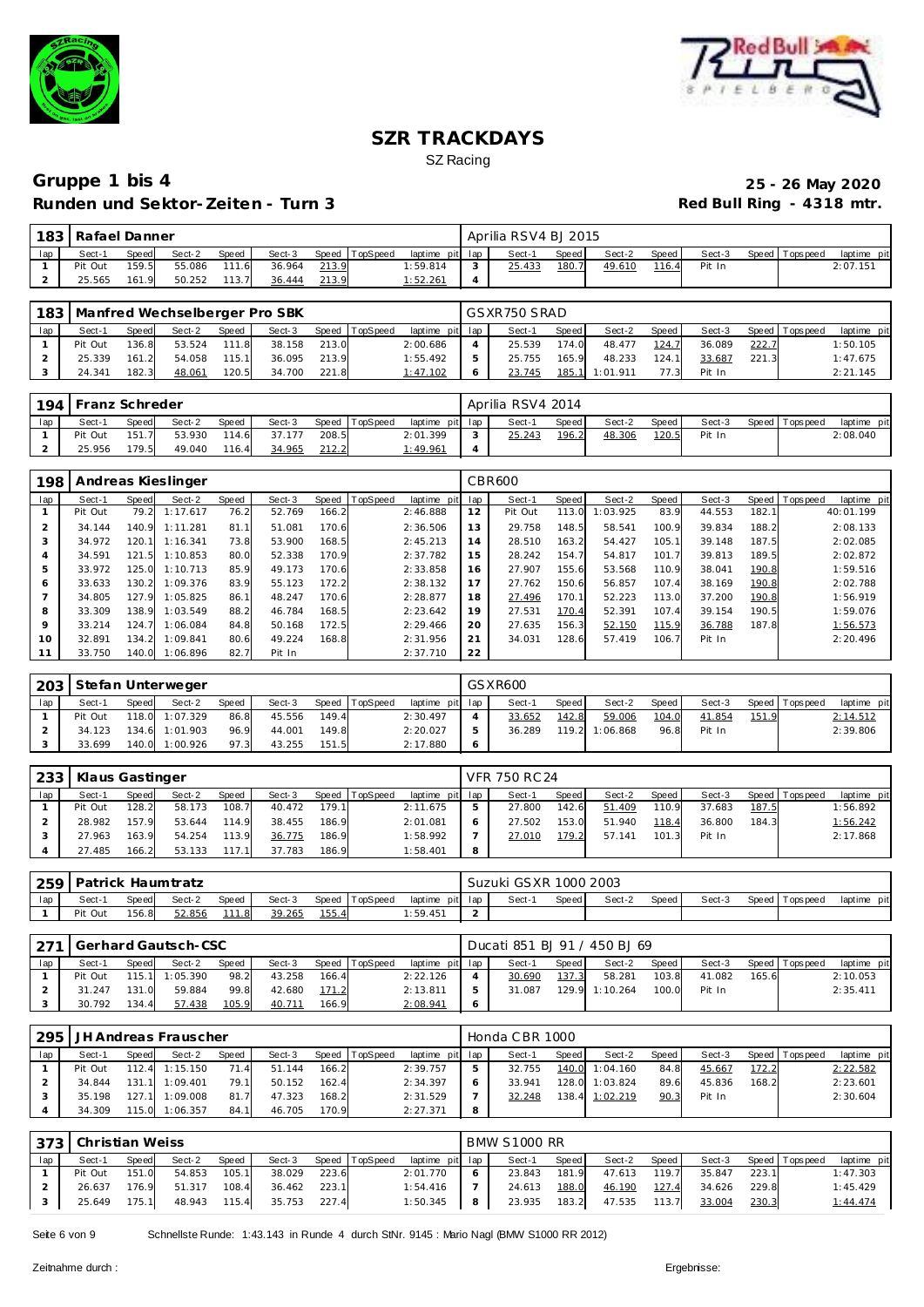



| 24.951 | 153.0 | 48.748 | 101.3 | 35.762 | 229.3 | : 49.461 |          | 23.801 | 179.8 | 47.079 | 121.9 | 34.280 | 224.1 | : 45.160 |
|--------|-------|--------|-------|--------|-------|----------|----------|--------|-------|--------|-------|--------|-------|----------|
| 25.513 | 176.9 | 49.781 | 96.4  | 36.133 | 225.0 | 1:51.427 | $10^{-}$ | 23.854 | 182.9 | 46.445 | 114.4 | Pit In |       | :50.265  |

|     | 412   Alois Viertelmayr |       |                |       |        |       |          |                 |   | <b>VF1000F</b> |       |        |       |        |       |                 |             |
|-----|-------------------------|-------|----------------|-------|--------|-------|----------|-----------------|---|----------------|-------|--------|-------|--------|-------|-----------------|-------------|
| lap | Sect-1                  | Speed | Sect-2         | Speed | Sect-3 | Speed | TopSpeed | laptime pit lap |   | Sect-1         | Speed | Sect-2 | Speed | Sect-3 |       | Speed Tops peed | laptime pit |
|     | Pit Out                 |       | 98.3 1:12.759  | 86.1  | 48.571 | 168.8 |          | 2:41.258        | 5 | 30.458         | 142.4 | 59.910 | 93.8  | 42.899 | 181.2 |                 | 2:13.267    |
|     | 33.983                  | 131.6 | 1:03.220       | 92.5  | 43.647 | 180.6 |          | 2:20.850        |   | 30.111         | 134.2 | 59.002 | 93.4  | 42.224 | 183.1 |                 | 2:11.337    |
|     | 31.588                  | 128.6 | 1:02.707       | 93.8  | 44.676 | 182.1 |          | 2:18.971        |   | 29.540         | 138.8 | 58.951 | 90.8  | Pit In |       |                 | 2:19.553    |
|     | 31.226                  |       | 132.3 1:00.796 | 94.1  | 43.908 | 182.4 |          | 2:15.930        | 8 |                |       |        |       |        |       |                 |             |

|     | 472   Martin Öhlböck |       |        |       |        |       |                 |                 | BMW | 1000RR |       |        |        |        |                   |             |
|-----|----------------------|-------|--------|-------|--------|-------|-----------------|-----------------|-----|--------|-------|--------|--------|--------|-------------------|-------------|
| lap | Sect-1               | Speed | Sect-2 | Speed | Sect-3 | Speed | <b>TopSpeed</b> | laptime pit lap |     | Sect-1 | Speed | Sect-2 | Speed. | Sect-3 | Speed   Tops peed | laptime pit |
|     | Pit Out              | 155.2 | 47.643 |       | 34.668 | 153.8 |                 | : 46.499        |     | 31.461 | 138.2 | 53.210 | 114.2  | Pit In |                   | 2:08.868    |

| 534 | Marco Bartolini |       |          |       |        |       |          |          |         | KTM RC8 |       |        |       |        |       |                |             |
|-----|-----------------|-------|----------|-------|--------|-------|----------|----------|---------|---------|-------|--------|-------|--------|-------|----------------|-------------|
| lap | Sect-1          | Speed | Sect-2   | Speed | Sect-3 | Speed | TopSpeed | laptime  | pit lap | Sect-1  | Speed | Sect-2 | Speed | Sect-3 |       | Speed Topspeed | laptime pit |
|     | Pit Out         | 125.9 | 1:00.073 | 92.5  | 42.051 | 190.8 |          | 2:12.022 | O       | 27.510  | 155.4 | 54.355 | 98.5  | 37.936 | 198.5 |                | 1:59.801    |
|     | 29.780          | 137.2 | 55.878   | 99.4  | 39.332 | 195.7 |          | 2:04.990 |         | 27.535  | 161.2 | 54.325 | 104.7 | 38.415 | 200.4 |                | 2:00.275    |
|     | 28.379          | 147.1 | 54.878   | 98.4  | 39.179 | 194.6 |          | 2:02.436 | 8       | 27.304  | 160.0 | 53.256 | 105.3 | 36.963 | 198.9 |                | 1:57.523    |
|     | 28.377          | 152.5 | 55.939   | 85.3  | 40.050 | 197.4 |          | 2:04.366 | $\circ$ | 28.449  | 164.4 | 53.681 | 106.9 | 37.119 | 198.2 |                | 1:59.249    |
|     | 27.778          | 153.6 | 54.857   | 94.2  | 39.062 | 198.2 |          | 2:01.697 | 10      | 27.187  | 162.9 | 56.591 | 97.6  | Pit In |       |                | 2:17.710    |

|     | 552   Alfrad Grossauer |              |          |       |        |       |                |                 |         |         |       |        |       |        |       |                 |             |
|-----|------------------------|--------------|----------|-------|--------|-------|----------------|-----------------|---------|---------|-------|--------|-------|--------|-------|-----------------|-------------|
| lap | Sect-1                 | <b>Speed</b> | Sect-2   | Speed | Sect-3 |       | Speed TopSpeed | laptime pit lap |         | Sect-1  | Speed | Sect-2 | Speed | Sect-3 |       | Speed Tops peed | laptime pit |
|     | Pit Out                | 119.2        | 1:00.799 | 104.0 | 40.148 | 193.2 |                | 2:13.369        |         | 25.585  | 189.3 | 46.025 | 139.2 | Pit In |       |                 | 2:03.359    |
|     | 26.222                 | 162.7        | 50.373   | 127.7 | 35.654 | 200.4 |                | 1:52.249        |         | Pit Out | 164.7 | 48.108 | 135.7 | 33.070 | 172.5 |                 | 6:22.882    |
|     | 174                    | 184.1        | 47.830   | 141.4 | 33.601 | 203.0 |                | 1:46.605        | $\circ$ | 29.834  | 150.8 | 49.889 | 108.7 | Pit In |       |                 | 2:07.740    |

| 554 | Herbert Grünauer |       |          |       |        |       |                |                 |    |         |               |        |           |        |       |                 |             |
|-----|------------------|-------|----------|-------|--------|-------|----------------|-----------------|----|---------|---------------|--------|-----------|--------|-------|-----------------|-------------|
| lap | Sect-′           | Speed | Sect-2   | Speed | Sect-3 |       | Speed TopSpeed | laptime pit lap |    | Sect-1  | <b>Speed</b>  | Sect-2 | Speed     | Sect-3 |       | Speed Tops peed | laptime pit |
|     | Pit Out          | 134.  | 1:00.391 | 102.7 | 41.754 | 179.7 |                | 2:13.315        | O  | 27.694  | 160.3         | 53.259 | 117<br>66 | 35.946 | 191.8 |                 | 1:56.899    |
|     | 30.685           | 131.0 | 1:01.951 | 84.9  | 42.149 | 185.2 |                | 2:14.785        |    | 27.483  | 161.5         | 56.057 | 103.6     | Pit In |       |                 | 2:20.758    |
|     | 29.802           | 152.3 | 55.101   | 100.2 | 38.027 | 189.5 |                | 2:02.930        | 8  | Pit Out | 155.4         | 53.931 | 109.3     | 35.907 | 188.8 |                 | 2:39.839    |
|     | 27.979           | 135.4 | 53.702   | 118.9 | 38.662 | 187.5 |                | 2:00.343        | Q  | 26.393  | <u> 180.1</u> | 49.411 | 123.3     | 35.377 | 188.5 |                 | 1:51.181    |
|     | 28.463           | 162.7 | 51.843   | 117.1 | 37.237 | 191.2 |                | 1:57.543        | 10 | 27.827  | 176.9         | 50.423 | 118.4     | Pit In |       |                 | 2:06.542    |

| 555 |         |              | Thomas Mittendorfer |              |        |       |                 |                 |        |       |        |       |        |       |                |             |
|-----|---------|--------------|---------------------|--------------|--------|-------|-----------------|-----------------|--------|-------|--------|-------|--------|-------|----------------|-------------|
| lap | Sect-1  | <b>Speed</b> | Sect-2              | <b>Speed</b> | Sect-3 | Speed | <b>TopSpeed</b> | laptime pit lap | Sect-1 | Speed | Sect-2 | Speed | Sect-3 |       | Speed Topspeed | laptime pit |
|     | Pit Out | 126.1        | 1:00.980            | 97.8         | 43.655 | 192.9 |                 | 2:14.567        | 27.261 | 156.5 | 53.789 | 108.0 | 37.662 | 196.0 |                | 1:58.712    |
|     | 29.344  | 133.7        | 57.317              | 113.2        | 40.485 | 198.5 |                 | 2:07.146        | 26.988 | 156.3 | 53.236 | 113.4 | 39.766 | 193.5 |                | 1:59.990    |
|     | 29.620  | 136.6        | 55.572              | 116.1        | 38.528 | 200.7 |                 | 2:03.720        | 28.869 | 141.9 | 55.855 | 120.5 | 39.287 | 186.9 |                | 2:04.011    |
|     | 26.989  | 153.2        | 53.663              | 117.9        | 37.905 | 198.2 |                 | : 58.557        | 31.163 | 145.3 | 57.859 | 20.0  | Pit In |       |                | 2:16.757    |

| 594 | Stefan Welsch |                                                                                |                |      |        |       |  |          |        | Aprillia RSV4 |       |                |       |        |       |                   |                  |
|-----|---------------|--------------------------------------------------------------------------------|----------------|------|--------|-------|--|----------|--------|---------------|-------|----------------|-------|--------|-------|-------------------|------------------|
| lap | Sect-1        | Speed TopSpeed<br>Sect-3<br>laptime pit lap<br>Speed<br><b>Speed</b><br>Sect-2 |                |      |        |       |  |          |        | Sect-1        | Speed | Sect-2         | Speed | Sect-3 |       | Speed   Tops peed | laptime pit      |
|     | Pit Out       |                                                                                | 122.1 1:10.697 | 81.1 | 50.335 | 173.4 |  | 2:37.932 | $\sim$ | 32.277        |       | 128.0 1:07.726 | 82.6  | 45.710 | 179.4 |                   | <u> 2:25.713</u> |
|     | 33.000        | 130.0                                                                          | 1:06.566       | 76.9 | 48.780 | 179.1 |  | 2:28.346 |        | 31.885        |       | 141.5 1:04.100 | 87.7  | Pit In |       |                   | 2:33.560         |

| 613            | Daniel Luger |       |          |       |        |       |                |             |     | Kawasaki ZX6R 2005 |       |        |       |        |       |                |             |
|----------------|--------------|-------|----------|-------|--------|-------|----------------|-------------|-----|--------------------|-------|--------|-------|--------|-------|----------------|-------------|
| lap            | Sect-1       | Speed | Sect-2   | Speed | Sect-3 |       | Speed TopSpeed | laptime pit | lap | Sect-1             | Speed | Sect-2 | Speed | Sect-3 |       | Speed Topspeed | laptime pit |
|                | Pit Out      | 108.8 | 1:01.781 | 90.6  | 43.296 | 184.6 |                | 2:16.577    | 12  | 27.723             | 147.5 | 53.274 | 96.8  | 37.387 | 193.9 |                | 1:58.384    |
| $\overline{2}$ | 29.117       | 138.8 | 56.483   | 106.3 | Pit In |       |                | 2:13.526    | 13  | 27.160             | 151.5 | 50.523 | 119.5 | 36.252 | 195.7 |                | 1:53.935    |
| 3              | Pit Out      | 135.6 | 55.562   | 114.4 | 39.719 | 191.2 |                | 4:52.662    | 14  | 26.931             | 164.4 | 50.611 | 121.6 | 36.061 | 192.9 |                | 1:53.603    |
| $\overline{4}$ | 28.083       | 142.2 | 54.206   | 113.2 | 38.835 | 191.8 |                | 2:01.124    | 15  | 27.545             | 148.7 | 51.563 | 120.5 | 36.482 | 191.8 |                | 1:55.590    |
| 5              | 28.769       | 144.5 | 53.135   | 110.2 | 38.466 | 194.9 |                | 2:00.370    | 16  | 27.055             | 162.9 | 52.000 | 112.3 | 38.737 | 192.9 |                | 1:57.792    |
| 6              | 27.819       | 144.3 | 52.788   | 114.2 | 37.805 | 192.9 |                | 1:58.412    | 17  | 27.272             | 153.8 | 51.837 | 125.9 | 36.059 | 195.3 |                | 1:55.168    |
|                | 27.696       | 149.4 | 52.377   | 118.7 | 38.725 | 194.6 |                | 1:58.798    | 18  | 27.719             | 137.2 | 51.765 | 119.5 | 35.498 | 192.5 |                | 1:54.982    |
| 8              | 28.505       | 136.5 | 53.870   | 110.4 | Pit In |       |                | 2:11.945    | 19  | 27.052             | 165.2 | 50.781 | 109.5 | 37.589 | 193.2 |                | 1:55.422    |
| 9              | Pit Out      | 138.2 | 54.099   | 112.0 | 38.713 | 191.2 |                | 3:09.584    | 20  | 27.100             | 161.0 | 49.334 | 123.6 | 35.185 | 191.5 |                | 1:51.619    |
| 10             | 27.862       | 146.5 | 52.161   | 113.4 | 36.932 | 193.2 |                | 1:56.955    | 21  | 28.512             | 164.7 | 56.619 | 100.4 | Pit In |       |                | 2:20.932    |
|                | 28.111       | 148.3 | 51.781   | 119.7 | 36.934 | 191.8 |                | 1:56.826    | 22  |                    |       |        |       |        |       |                |             |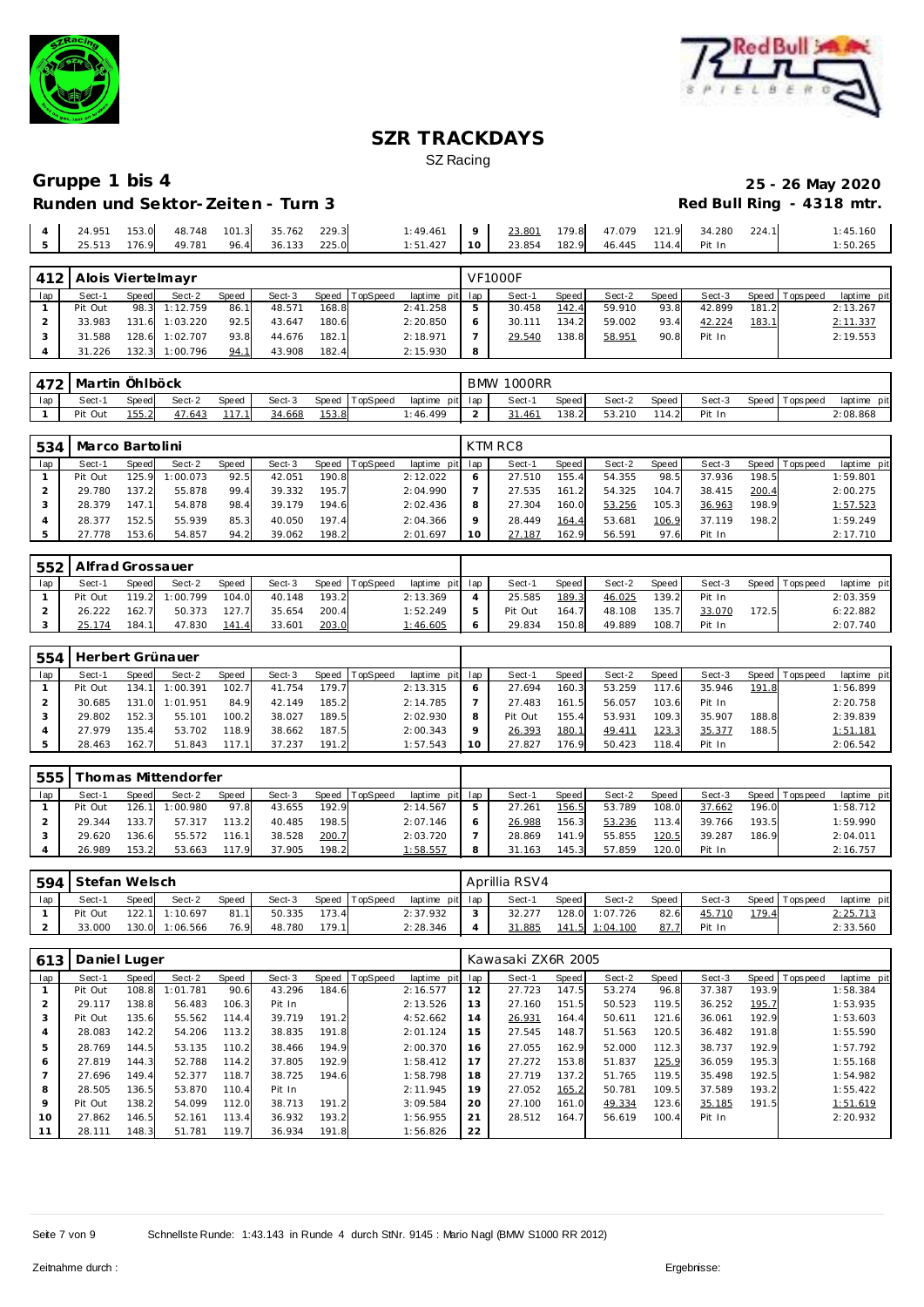



| $161^7$ |         |       | Michael Gründhammer |       |        |       |                |                 | <b>BMW 1000 RR</b> |       |        |       |        |                 |             |
|---------|---------|-------|---------------------|-------|--------|-------|----------------|-----------------|--------------------|-------|--------|-------|--------|-----------------|-------------|
| lap     | Sect-1  | Speed | Sect-2              | Speed | Sect-3 |       | Speed TopSpeed | laptime pit lap | Sect-1             | Speed | Sect-2 | Speed | Sect-3 | Speed Tops peed | laptime pit |
|         | Pit Out | 146.1 | 55.397              | 104.4 | 38.426 | 208.9 |                | 2:02.273        | 27.242             | 159.1 | 51.689 | 108.4 | Pit In |                 | 2:11.524    |
|         | 26.437  | 157.4 | 52.050              | 102.9 | 36.223 |       |                | 1:54.710        |                    |       |        |       |        |                 |             |

| 647 | Wilfried Bucher |       |        |       |        |       |                |                 | Aprilia RSV4 2015 |       |        |       |        |       |                 |             |
|-----|-----------------|-------|--------|-------|--------|-------|----------------|-----------------|-------------------|-------|--------|-------|--------|-------|-----------------|-------------|
| lap | Sect-1          | Speed | Sect-2 | Speed | Sect-3 |       | Speed TopSpeed | laptime pit lap | Sect-1            | Speed | Sect-2 | Speed | Sect-3 |       | Speed Tops peed | laptime pit |
|     | Pit Out         | 124.5 | 59.425 | 102.3 | 39.946 | 213.9 |                | 2:10.215        | 25.753            | 162.9 | 51.731 | 111.1 | 36.868 | 222.7 |                 | 1:54.352    |
|     | 26.524          | 164.2 | 54.880 | 96.9  | 37.639 | 220.4 |                | 1:59.043        | 27.262            | 166.7 | 50.144 | 101.9 | 37.950 | 220.4 |                 | 1:55.356    |
|     | 25.260          | 164.2 | 53.399 | 115.1 | 35.469 | 220.0 |                | 1:54.128        | 24.764            | 169.6 | 55.216 | 111.1 | Pit In |       |                 | 2:17.147    |
|     | 25.923          | 155.4 | 54.764 | 106.3 | 36.411 | 222.2 |                | 1:57.098        |                   |       |        |       |        |       |                 |             |

|     | 678   Walter Mayer |       |          |       |        |       |                |                 | Ducati 998s 2002 |       |        |       |        |       |                |             |
|-----|--------------------|-------|----------|-------|--------|-------|----------------|-----------------|------------------|-------|--------|-------|--------|-------|----------------|-------------|
| lap | Sect-1             | Speed | Sect-2   | Speed | Sect-3 |       | Speed TopSpeed | laptime pit lap | Sect-1           | Speed | Sect-2 | Speed | Sect-3 |       | Speed Topspeed | laptime pit |
|     | Pit Out            | 1222  | 1:00.596 | 105.3 | 41.426 | 185.6 |                | 2:14.648        | Pit Out          | 122.1 | 55.135 | 113.2 | 38.035 | 186.5 |                | 3:40.748    |
|     | 29.035             | 150.0 | 56.130   | 105.7 | 38.217 | 186.9 |                | 2:03.382        | 28.520           | 153.4 | 54.005 | 109.8 | 36.893 | 192.2 |                | 1:59.418    |
|     | 28.436             | 139.7 | 59.506   | 102.9 | Pit In |       |                | 2:29.810        | 29.251           | 147.7 | 55.691 | 112.0 | Pit In |       |                | 2:21.304    |

| 706 | Ewald Thallinger |       |        |       |        |       |          |                 |   | Honda CBR 1000 SC 59 |       |        |         |        |       |                 |             |
|-----|------------------|-------|--------|-------|--------|-------|----------|-----------------|---|----------------------|-------|--------|---------|--------|-------|-----------------|-------------|
| lap | Sect-1           | Speed | Sect-2 | Speed | Sect-3 | Speed | TopSpeed | laptime pit lap |   | Sect-1               | Speed | Sect-2 | Speed I | Sect-3 |       | Speed Tops peed | laptime pit |
|     | Pit Out          | 131.5 | 57.468 | 107.1 | 40.331 | 196.7 |          | 2:07.649        |   | 27.048               | 150.6 | 50.674 | 123.9   | 36.830 | 206.1 |                 | 1:54.552    |
|     | 28.164           | 159.8 | 55.266 | 115.1 | 40.560 | 193.2 |          | 2:03.990        |   | 26.964               | 158.1 | 50.688 | 128.0   | 36.014 | 205.3 |                 | 1:53.666    |
|     | 27.796           | 140.9 | 54.056 | 104.2 | 39.967 | 197.8 |          | 2:01.819        |   | 26.561               | 168.3 | 55.964 | 95.4    | Pit In |       |                 | 2:18.601    |
|     | 26.980           | 149.4 | 55.276 | 113.4 | 37.806 | 208.1 |          | 2:00.062        | 8 |                      |       |        |         |        |       |                 |             |

| 735 | Manuel Györkös |       |          |       |        |       |          |                 |   | <b>VFR400</b> |       |          |       |        |       |                 |             |
|-----|----------------|-------|----------|-------|--------|-------|----------|-----------------|---|---------------|-------|----------|-------|--------|-------|-----------------|-------------|
| lap | Sect-1         | Speed | Sect-2   | Speed | Sect-3 | Speed | TopSpeed | laptime pit lap |   | Sect-1        | Speed | Sect-2   | Speed | Sect-3 |       | Speed Tops peed | laptime pit |
|     | Pit Out        | 126.1 | 1:05.911 | 103.6 | 41.762 | 157.7 |          | 2:23.048        |   | 29.780        | 173.7 | 1:10.355 | 78.4  | Pit In |       |                 | 2:33.870    |
|     | 33.038         | 148.5 | 1:02.551 | 105.9 | 40.070 | 160.2 |          | 2:15.659        |   | Pit Out       | 114.0 | 1:02.023 | 103.6 | 41.385 | 159.8 |                 | 3:50.420    |
|     | 30.005         | 149.8 | 55.478   | 116.4 | 40.075 | 158.4 |          | 2:05.558        |   | 40.834        | 111.9 | 58.291   | 118.4 | Pit In |       |                 | 2:35.421    |
|     | 30.502         | 170.7 | 52.434   | 116.9 | 37.186 | 162.4 |          | 2:00.122        | 8 |               |       |          |       |        |       |                 |             |

| 755 |         |       | Werner Lepuschitz |       |        |       |                |                 |   | <b>BMW R100S</b> |              |                |       |        |       |                 |             |
|-----|---------|-------|-------------------|-------|--------|-------|----------------|-----------------|---|------------------|--------------|----------------|-------|--------|-------|-----------------|-------------|
| lap | Sect-1  | Speed | Sect-2            | Speed | Sect-3 |       | Speed TopSpeed | laptime pit lap |   | Sect-1           | <b>Speed</b> | Sect-2         | Speed | Sect-3 |       | Speed Tops peed | laptime pit |
|     | Pit Out | 974   | 1:06.873          | 103.4 | 44.051 | 152.5 |                | 2:29.476        |   | 35.693           |              | 122.5 1:00.805 | 98.2  | 43.785 | 138.6 |                 | 2:20.283    |
|     |         | 127.6 | 1:03.892          | 94.7  | 45.210 | 148.6 |                | 2:22.823        |   | 35.952           |              | 124.3 1:04.893 | 93.8  | Pit In |       |                 | 2:41.841    |
|     | 34.666  | 119.5 | 1:00.930          | 104.2 | 42.940 | 149.0 |                | 2:18.536        | Ô |                  |              |                |       |        |       |                 |             |

| フフフ | Helmut Strasil |              |          |       |        |       |          |                 |    | CBR500  |       |          |       |        |       |                 |             |
|-----|----------------|--------------|----------|-------|--------|-------|----------|-----------------|----|---------|-------|----------|-------|--------|-------|-----------------|-------------|
| lap | Sect-1         | <b>Speed</b> | Sect-2   | Speed | Sect-3 | Speed | TopSpeed | laptime pit lap |    | Sect-1  | Speed | Sect-2   | Speed | Sect-3 |       | Speed Tops peed | laptime pit |
|     | Pit Out        | 110.5        | 1:03.534 | 78.9  | 42.218 | 169.0 |          | 2:22.231        | Е. | 30.608  | 137.2 | 55.247   | 109.5 | 39.816 | 169.0 |                 | 2:05.671    |
|     | 31.682         | 135.6        | 55.841   | 101.1 | 40.279 | 169.8 |          | 2:07.802        |    | 37.829  | 114.2 | 1:06.348 | 97.1  | Pit In |       |                 | 2:42.451    |
|     | 29.942         | 146.1        | 58.726   | 103.3 | 39.795 | 170.6 |          | 2:08.463        |    | Pit Out | 124.  | 1:02.251 | 105.9 | 42.738 | 169.0 |                 | 2:53.309    |
|     | 29.993         | 136.5        | 53.886   | 105.7 | 39.782 | 169.8 |          | 2:03.661        | 8  | 39.235  | 109.4 | 1:00.879 | 101.9 | Pit In |       |                 | 2:35.585    |

| 833 | Claudia Pögl |        |        |       |        |       |          |         |         | Yamaha FZR 400 1986 /Honda CB 350 Four |              |        |       |        |                     |             |
|-----|--------------|--------|--------|-------|--------|-------|----------|---------|---------|----------------------------------------|--------------|--------|-------|--------|---------------------|-------------|
|     | Sect-′       | Speedl | Sect-2 | Speed | Sect-3 | Speed | TopSpeed | laptime | pit lap | Sect-                                  | <b>Speed</b> | Sect-2 | Speed | Sect-3 | Speed<br>Tops pee c | laptime pit |

| 834 |         |              | Hans-Jürgen Enzesberger |       |        |       |                |          |         | BMW HP4 2013 |       |        |        |        |                 |             |
|-----|---------|--------------|-------------------------|-------|--------|-------|----------------|----------|---------|--------------|-------|--------|--------|--------|-----------------|-------------|
| lap | Sect-1  | <b>Speed</b> | Sect-2                  | Speed | Sect-3 |       | Speed TopSpeed | laptime  | pit lap | Sect-        | Speed | Sect-2 | Speed  | Sect-3 | Speed Tops peed | laptime pit |
|     | Pit Out | 148.3        | 48.770                  | 121   | 33.815 | 186.9 |                | : 46.136 |         | 30.924       | 131.6 | 53.094 | 115.11 | Pit In |                 | 2:09.573    |

| 855 | l Bernhard Führer |       |        |       |        |       |          |                 |   | Ducati V4 |       |        |       |        |                |             |
|-----|-------------------|-------|--------|-------|--------|-------|----------|-----------------|---|-----------|-------|--------|-------|--------|----------------|-------------|
| lap | Sect-1            | Speed | Sect-2 | Speed | Sect-3 | Speed | TopSpeed | laptime pit lap |   | Sect-     | Speed | Sect-2 | Speed | Sect-3 | Speed Topspeed | laptime pit |
|     | Pit Out           | 181   | 48.577 | 118.7 | 34.794 | 164.4 |          | : 47.402        | - | 31.083    | 155.2 | 53.563 | 118.2 | Pit In |                | 2:07.759    |

|     | 923   Klaus Hufnagel |              |        |       |        |       |          |                 |   | Suzuki GSXR 1000 2017 |              |        |       |        |       |                   |             |
|-----|----------------------|--------------|--------|-------|--------|-------|----------|-----------------|---|-----------------------|--------------|--------|-------|--------|-------|-------------------|-------------|
| lap | Sect-1               | <b>Speed</b> | Sect-2 | Speed | Sect-3 | Speed | TopSpeed | laptime pit lap |   | Sect-1                | <b>Speed</b> | Sect-2 | Speed | Sect-3 |       | Speed   Tops peed | laptime pit |
|     | Pit Out              | 139.7        | 54.293 | 110.7 | 37.396 | 216.9 |          | 2:01.686        |   | 25.744                | 178.9        | 51.360 | 120.3 | 35.004 | 216.4 |                   | 1:52.108    |
|     | 26.931               | 134.9        | 54.847 | 111.8 | 36.496 | 216.4 |          | 1:58.274        |   | 26.429                | 149.1        | 51.415 | 117.9 | 34.535 | 215.6 |                   | 1:52.379    |
|     | 25.675               | 72.3         | 50.030 | 115.6 | 36.280 | 218.2 |          | 1:51.985        | 6 | 25.836                | 157.2        | 49.141 | 127.4 | Pit In |       |                   | 2:04.596    |